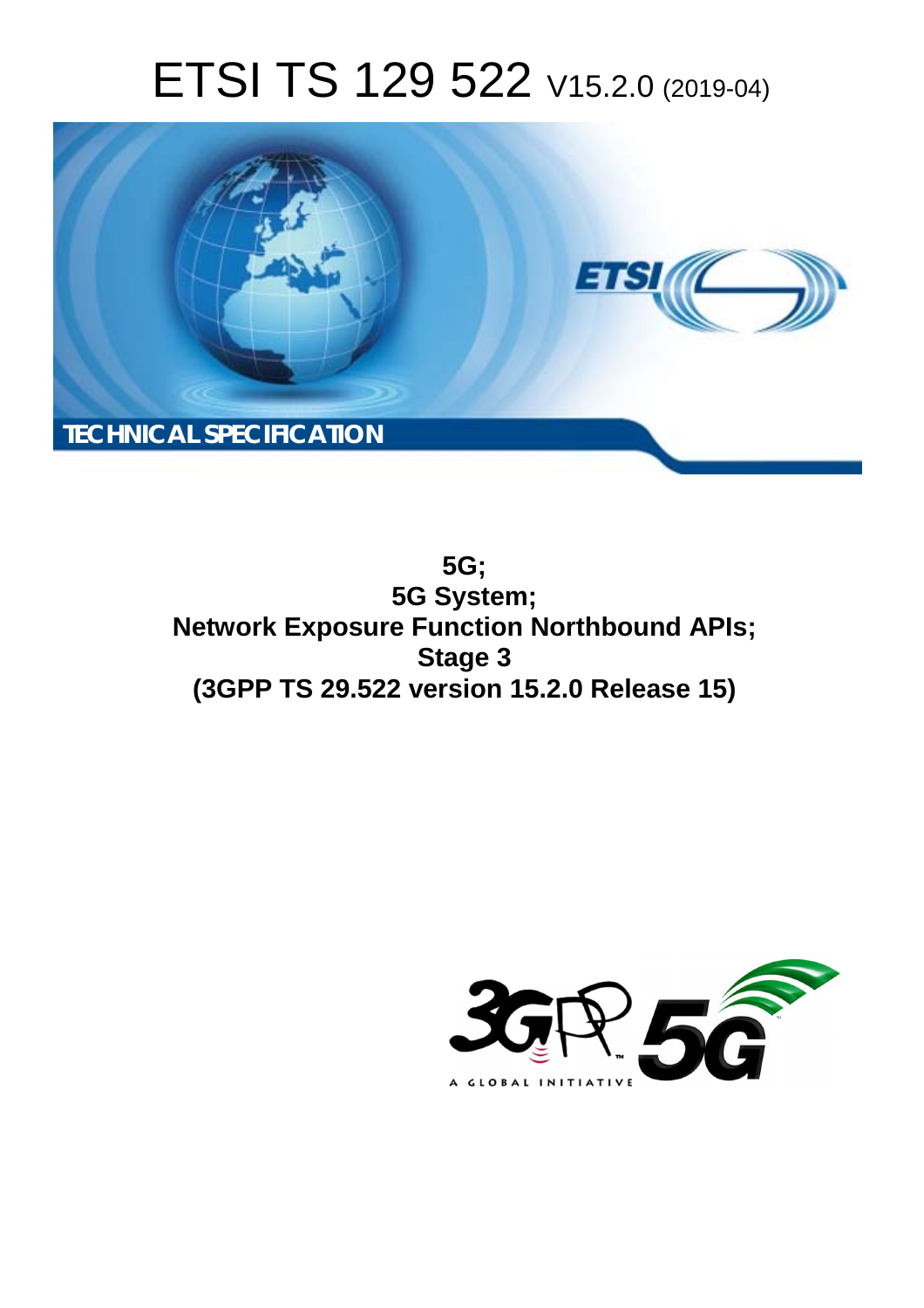Reference

RTS/TSGC-0329522vf20

Keywords

5G

#### *ETSI*

#### 650 Route des Lucioles F-06921 Sophia Antipolis Cedex - FRANCE

Tel.: +33 4 92 94 42 00 Fax: +33 4 93 65 47 16

Siret N° 348 623 562 00017 - NAF 742 C Association à but non lucratif enregistrée à la Sous-Préfecture de Grasse (06) N° 7803/88

#### *Important notice*

The present document can be downloaded from: <http://www.etsi.org/standards-search>

The present document may be made available in electronic versions and/or in print. The content of any electronic and/or print versions of the present document shall not be modified without the prior written authorization of ETSI. In case of any existing or perceived difference in contents between such versions and/or in print, the prevailing version of an ETSI deliverable is the one made publicly available in PDF format at [www.etsi.org/deliver](http://www.etsi.org/deliver).

Users of the present document should be aware that the document may be subject to revision or change of status. Information on the current status of this and other ETSI documents is available at <https://portal.etsi.org/TB/ETSIDeliverableStatus.aspx>

If you find errors in the present document, please send your comment to one of the following services: <https://portal.etsi.org/People/CommiteeSupportStaff.aspx>

#### *Copyright Notification*

No part may be reproduced or utilized in any form or by any means, electronic or mechanical, including photocopying and microfilm except as authorized by written permission of ETSI. The content of the PDF version shall not be modified without the written authorization of ETSI. The copyright and the foregoing restriction extend to reproduction in all media.

> © ETSI 2019. All rights reserved.

**DECT**TM, **PLUGTESTS**TM, **UMTS**TM and the ETSI logo are trademarks of ETSI registered for the benefit of its Members. **3GPP**TM and **LTE**TM are trademarks of ETSI registered for the benefit of its Members and of the 3GPP Organizational Partners. **oneM2M™** logo is a trademark of ETSI registered for the benefit of its Members and of the oneM2M Partners. **GSM**® and the GSM logo are trademarks registered and owned by the GSM Association.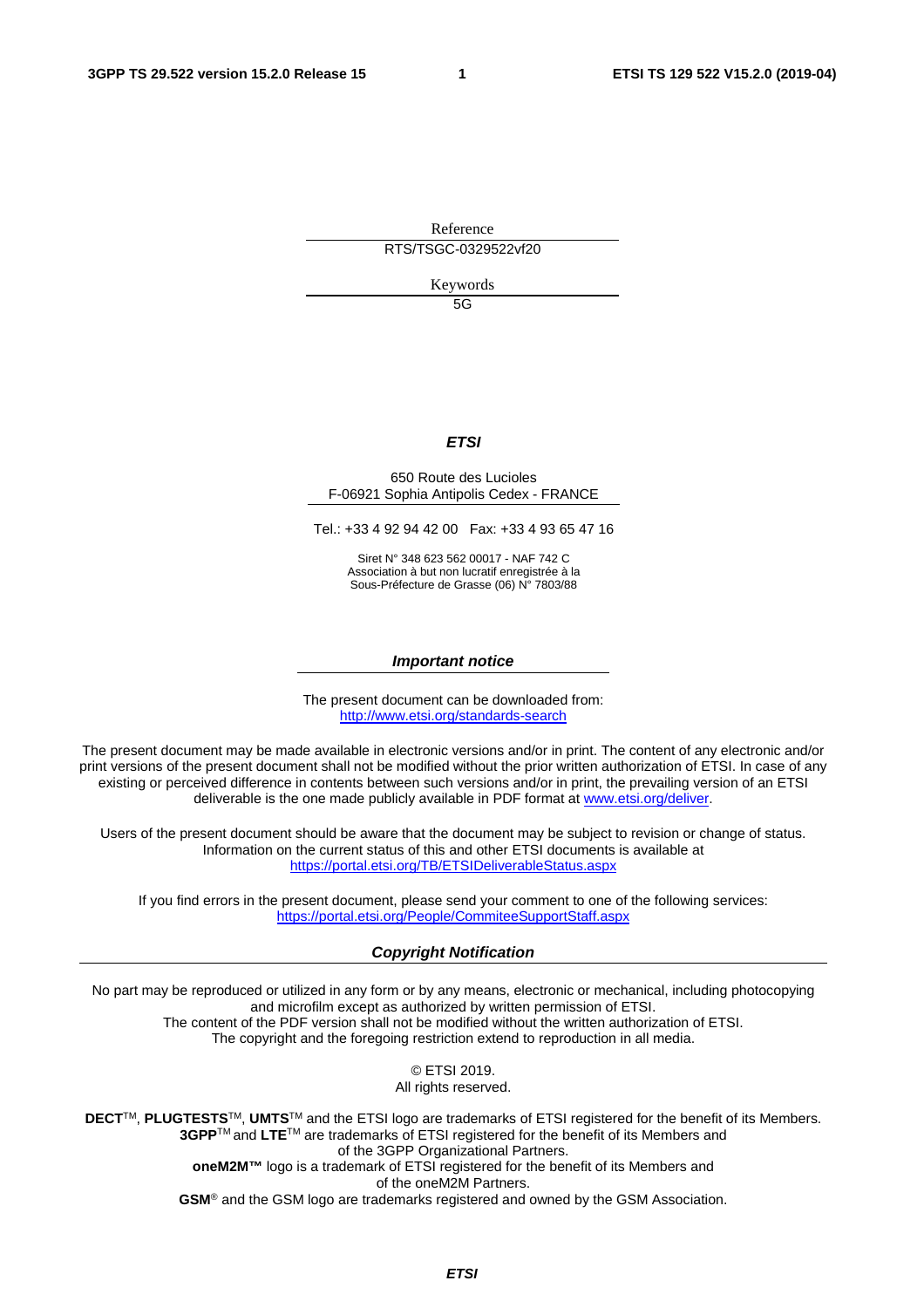## Intellectual Property Rights

#### Essential patents

IPRs essential or potentially essential to normative deliverables may have been declared to ETSI. The information pertaining to these essential IPRs, if any, is publicly available for **ETSI members and non-members**, and can be found in ETSI SR 000 314: *"Intellectual Property Rights (IPRs); Essential, or potentially Essential, IPRs notified to ETSI in respect of ETSI standards"*, which is available from the ETSI Secretariat. Latest updates are available on the ETSI Web server ([https://ipr.etsi.org/\)](https://ipr.etsi.org/).

Pursuant to the ETSI IPR Policy, no investigation, including IPR searches, has been carried out by ETSI. No guarantee can be given as to the existence of other IPRs not referenced in ETSI SR 000 314 (or the updates on the ETSI Web server) which are, or may be, or may become, essential to the present document.

#### **Trademarks**

The present document may include trademarks and/or tradenames which are asserted and/or registered by their owners. ETSI claims no ownership of these except for any which are indicated as being the property of ETSI, and conveys no right to use or reproduce any trademark and/or tradename. Mention of those trademarks in the present document does not constitute an endorsement by ETSI of products, services or organizations associated with those trademarks.

## Foreword

This Technical Specification (TS) has been produced by ETSI 3rd Generation Partnership Project (3GPP).

The present document may refer to technical specifications or reports using their 3GPP identities, UMTS identities or GSM identities. These should be interpreted as being references to the corresponding ETSI deliverables.

The cross reference between GSM, UMTS, 3GPP and ETSI identities can be found under [http://webapp.etsi.org/key/queryform.asp.](http://webapp.etsi.org/key/queryform.asp)

## Modal verbs terminology

In the present document "**shall**", "**shall not**", "**should**", "**should not**", "**may**", "**need not**", "**will**", "**will not**", "**can**" and "**cannot**" are to be interpreted as described in clause 3.2 of the [ETSI Drafting Rules](https://portal.etsi.org/Services/editHelp!/Howtostart/ETSIDraftingRules.aspx) (Verbal forms for the expression of provisions).

"**must**" and "**must not**" are **NOT** allowed in ETSI deliverables except when used in direct citation.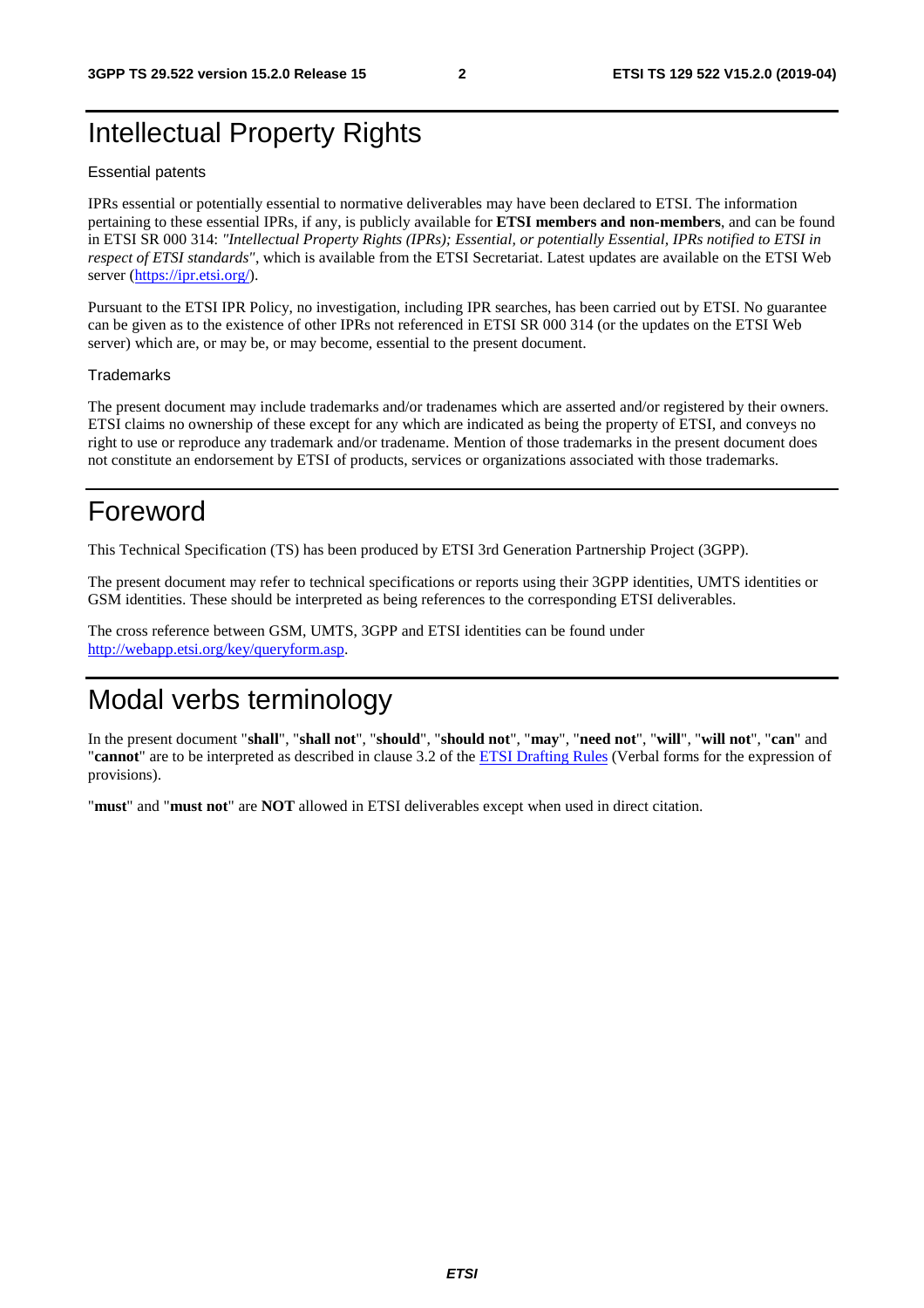$\mathbf{3}$ 

## Contents

| $\mathbf{I}$ |  |
|--------------|--|
| 2            |  |
| 3            |  |
| 3.1<br>3.2   |  |
|              |  |
| 4            |  |
| 4.1<br>4.2   |  |
| 4.3          |  |
| 4.3.1        |  |
| 4.3.2        |  |
| 4.4          |  |
| 4.4.1        |  |
| 4.4.2        |  |
| 4.4.3        |  |
| 4.4.4        |  |
| 4.4.5        |  |
| 4.4.6        |  |
| 4.4.7        |  |
| 4.4.7.1      |  |
| 4.4.7.2      |  |
| 4.4.7.3      |  |
| 4.4.8        |  |
| 4.4.9        |  |
|              |  |
| 5            |  |
| 5.1<br>5.2   |  |
| 5.3          |  |
| 5.4          |  |
| 5.4.1        |  |
| 5.4.1.1      |  |
| 5.4.1.2      |  |
| 5.4.1.2.1    |  |
| 5.4.1.2.2    |  |
| 5.4.1.2.3    |  |
| 5.4.1.2.3.1  |  |
| 5.4.1.2.3.2  |  |
| 5.4.1.2.3.3  |  |
| 5.4.1.3      |  |
| 5.4.1.3.1    |  |
| 5.4.1.3.2    |  |
| 5.4.1.3.3    |  |
| 5.4.1.3.3.1  |  |
| 5.4.1.3.3.2  |  |
| 5.4.1.3.3.3  |  |
| 5.4.1.3.3.4  |  |
| 5.4.1.3.3.5  |  |
| 5.4.2        |  |
| 5.4.2.1      |  |
| 5.4.2.2      |  |
|              |  |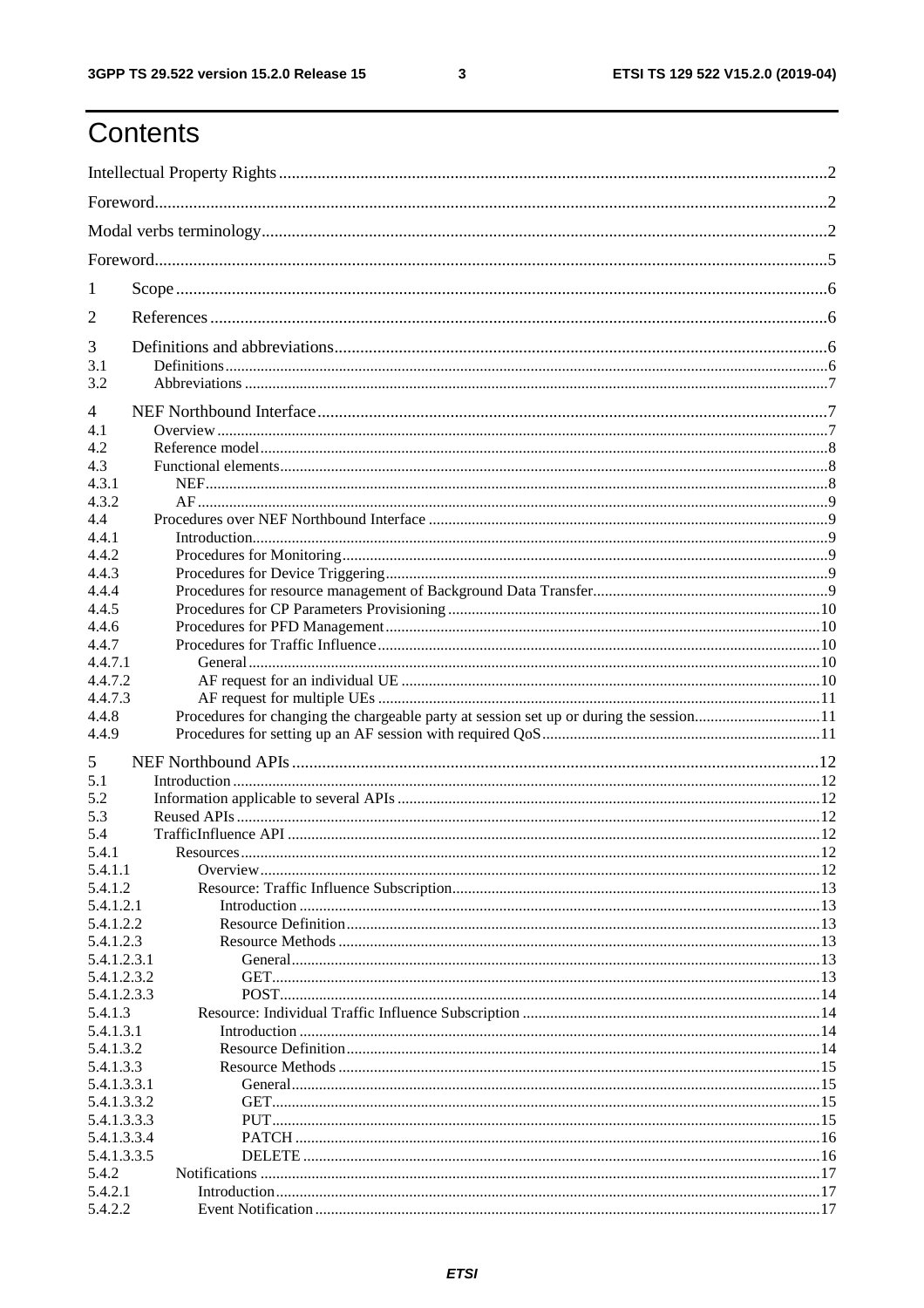#### $\overline{\mathbf{4}}$

| 5.4.2.3   |                                                                                 |     |
|-----------|---------------------------------------------------------------------------------|-----|
| 5.4.2.3.1 |                                                                                 |     |
| 5.4.2.3.2 |                                                                                 |     |
| 5.4.3     |                                                                                 |     |
| 5.4.3.1   |                                                                                 |     |
| 5.4.3.2   |                                                                                 |     |
| 5.4.3.3   |                                                                                 |     |
| 5.4.3.3.1 |                                                                                 |     |
| 5.4.3.3.2 |                                                                                 |     |
| 5.4.3.3.3 |                                                                                 |     |
| 5.4.3.3.4 |                                                                                 |     |
| 5.4.3.4   |                                                                                 |     |
| 5.4.3.4.1 |                                                                                 |     |
| 5.4.3.4.2 |                                                                                 |     |
| 5.4.3.4.3 |                                                                                 |     |
| 5.4.4     |                                                                                 |     |
| 6         |                                                                                 |     |
| 7         |                                                                                 |     |
| 7.1       |                                                                                 |     |
| 7.2       |                                                                                 |     |
|           | OpenAPI representation for NEF Northbound APIs25<br><b>Annex A (normative):</b> |     |
| A.1       |                                                                                 | .25 |
| A.2       |                                                                                 | .25 |
|           |                                                                                 |     |
|           | <b>Annex B</b> (informative):                                                   |     |
|           |                                                                                 |     |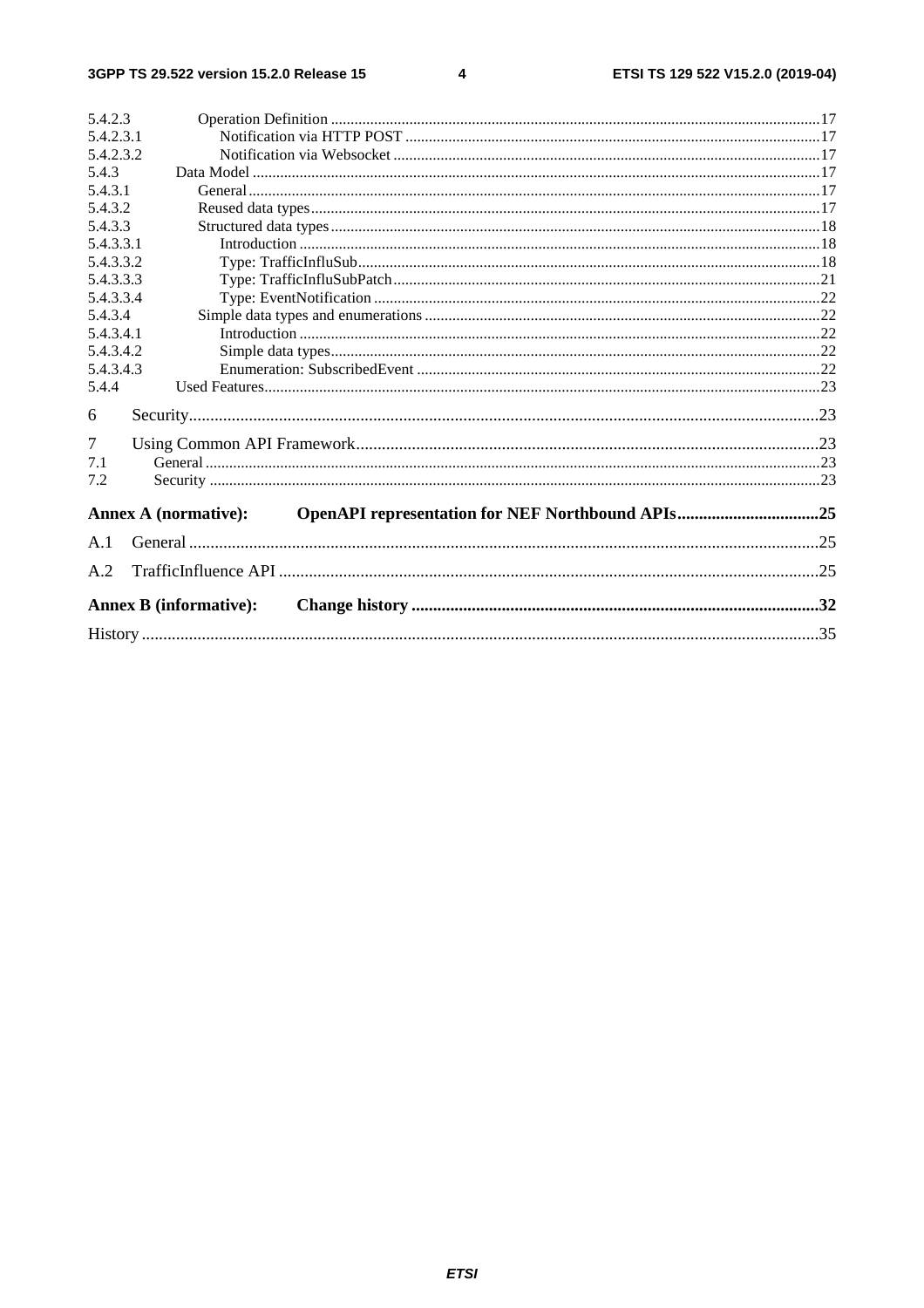## Foreword

This Technical Specification has been produced by the 3rd Generation Partnership Project (3GPP).

The contents of the present document are subject to continuing work within the TSG and may change following formal TSG approval. Should the TSG modify the contents of the present document, it will be re-released by the TSG with an identifying change of release date and an increase in version number as follows:

Version x.y.z

where:

- x the first digit:
	- 1 presented to TSG for information;
	- 2 presented to TSG for approval;
	- 3 or greater indicates TSG approved document under change control.
- y the second digit is incremented for all changes of substance, i.e. technical enhancements, corrections, updates, etc.
- z the third digit is incremented when editorial only changes have been incorporated in the document.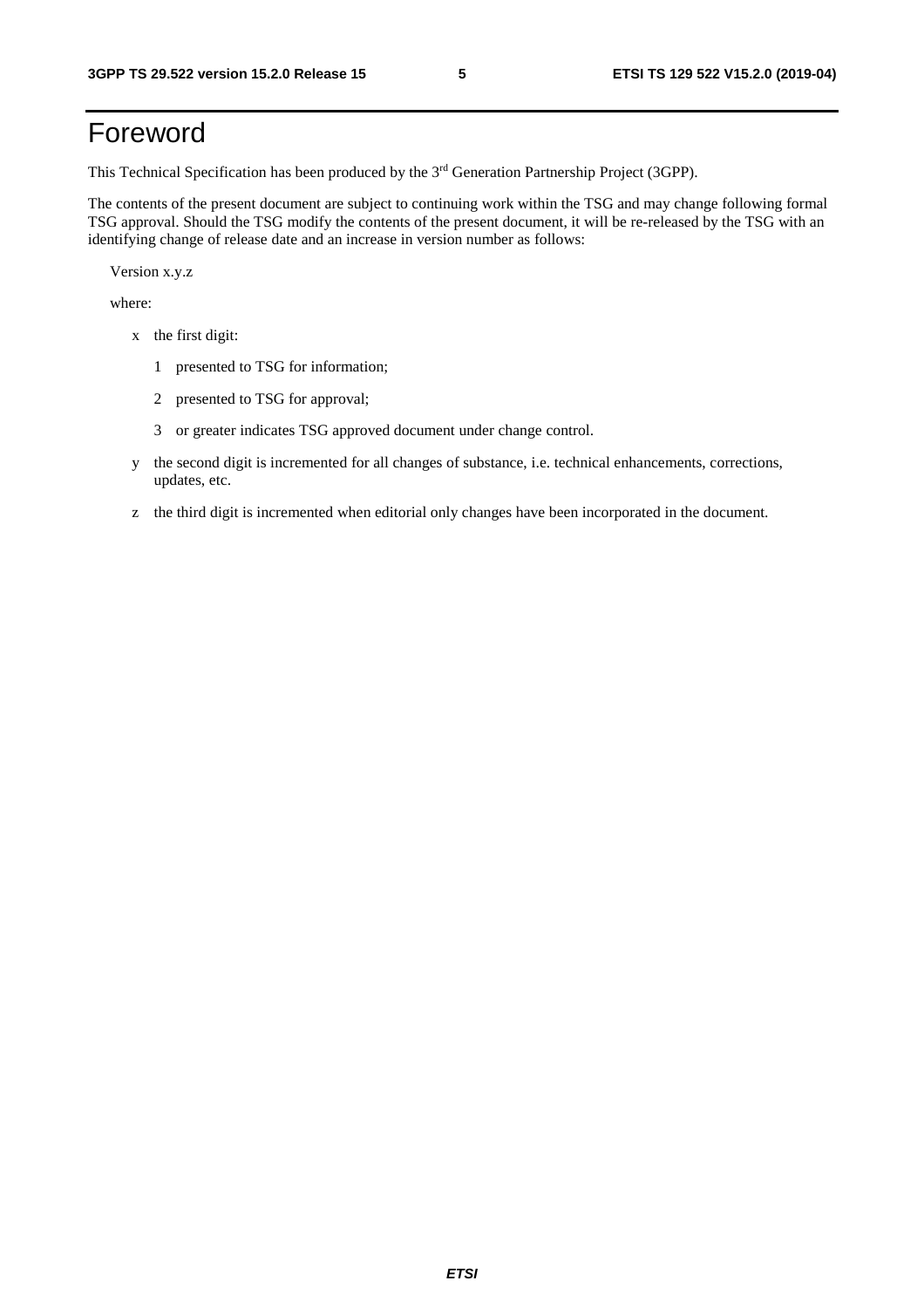## 1 Scope

The present specification describes the protocol for the NEF Northbound interface between the NEF and the AF. The NEF Northbound interface and the related stage 2 functional requirements are defined in 3GPP TS 23.502 [2].

## 2 References

The following documents contain provisions which, through reference in this text, constitute provisions of the present document.

- References are either specific (identified by date of publication, edition number, version number, etc.) or non-specific.
- For a specific reference, subsequent revisions do not apply.
- For a non-specific reference, the latest version applies. In the case of a reference to a 3GPP document (including a GSM document), a non-specific reference implicitly refers to the latest version of that document *in the same Release as the present document*.
- [1] 3GPP TR 21.905: "Vocabulary for 3GPP Specifications".
- [2] 3GPP TS 23.502: "Procedures for the 5G system".
- [3] 3GPP TS 23.501: "System Architecture for the 5G".
- [4] 3GPP TS 29.122: "T8 reference point for northbound Application Programming Interfaces (APIs)".
- [5] Open API Initiative, "OpenAPI 3.0.0 Specification", [https://github.com/OAI/OpenAPI-](https://github.com/OAI/OpenAPI-Specification/blob/master/versions/3.0.0.md)[Specification/blob/master/versions/3.0.0.md](https://github.com/OAI/OpenAPI-Specification/blob/master/versions/3.0.0.md).
- [6] 3GPP TS 33.501: "Security architecture and procedures for 5G System".
- [7] 3GPP TS 29.514: "5G System; Policy Authorization Service; Stage 3".
- [8] 3GPP TS 29.571: "5G System; Common Data Types for Service Based Interfaces; Stage 3".
- [9] 3GPP TS 29.521: "5G System; Binding Support Management Service; Stage 3".
- [10] 3GPP TS 29.505: "5G System; Usage of the Unified Data Repository services for Subscription Data; Stage 3".
- [11] 3GPP TS 23.222: "Common API Framework for 3GPP Northbound APIs; Stage 2".
- [12] 3GPP TS 29.222: "Common API Framework for 3GPP Northbound APIs; Stage 3".
- [13] IETF RFC 6749: "The OAuth 2.0 Authorization Framework".
- [14] 3GPP TS 33.122: "Security Aspects of Common API Framework for 3GPP Northbound APIs".
- [15] IETF RFC 6749: "The OAuth 2.0 Authorization Framework".

## 3 Definitions and abbreviations

## 3.1 Definitions

For the purposes of the present document, the terms and definitions given in 3GPP TR 21.905 [1] and the following apply. A term defined in the present document takes precedence over the definition of the same term, if any, in 3GPP TR 21.905 [1].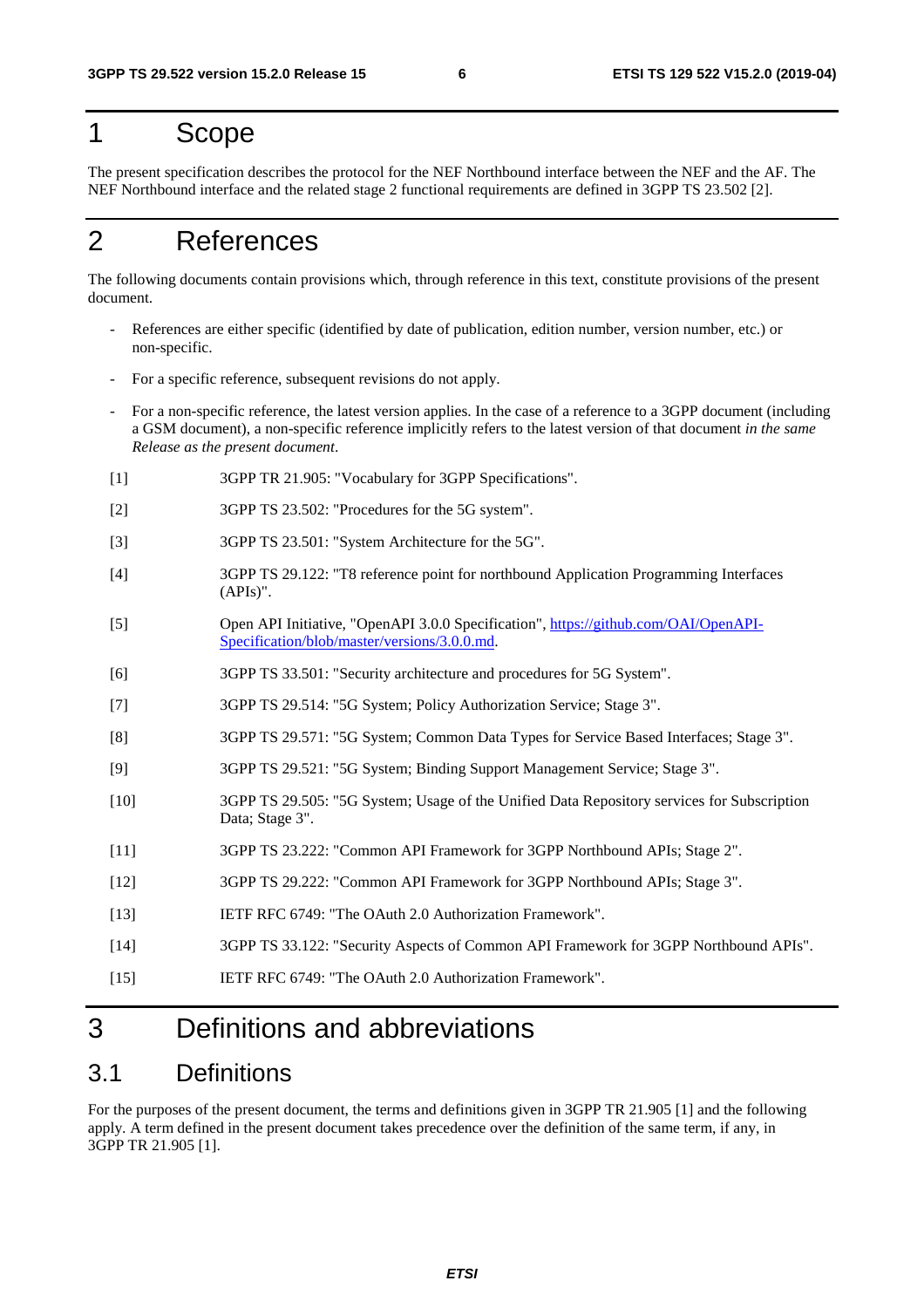## 3.2 Abbreviations

For the purposes of the present document, the abbreviations given in 3GPP TR 21.905 [1] and the following apply. An abbreviation defined in the present document takes precedence over the definition of the same abbreviation, if any, in 3GPP TR 21.905 [1].

| AF           | <b>Application Function</b>                           |
|--------------|-------------------------------------------------------|
| <b>BDT</b>   | <b>Background Data Transfer</b>                       |
| <b>CAPIF</b> | Common API Framework                                  |
| CP           | <b>Communication Pattern</b>                          |
| DN           | Data Network                                          |
| <b>DNAI</b>  | DN Access Identifier                                  |
| <b>DNN</b>   | Data Network Name                                     |
| <b>GPSI</b>  | Generic Public Subscription Identifier                |
| <b>NEF</b>   | <b>Network Exposure Function</b>                      |
| <b>PCF</b>   | <b>Policy Control Function</b>                        |
| <b>PCRF</b>  | Policy and Charging Rule Function                     |
| <b>PFD</b>   | Packet Flow Description                               |
| <b>PFDF</b>  | <b>Packet Flow Description Function</b>               |
| <b>REST</b>  | <b>Representational State Transfer</b>                |
| <b>SCEF</b>  | <b>Service Capability Exposure Function</b>           |
| S-NSSAI      | Single Network Slice Selection Assistance Information |
| <b>UDR</b>   | Unified Data Repository                               |
| UP           | User Plane                                            |
|              |                                                       |

## 4 NEF Northbound Interface

## 4.1 Overview

The NEF Northbound interface is between the NEF and the AF. It specifies RESTful APIs that allow the AF to access the services and capabilities provided by 3GPP network entities and securely exposed by the NEF.

This document also specifies the procedures triggered at the NEF by API requests from the AF and by event notifications received from 3GPP network entities.

The stage 2 level requirements and signalling flows for the NEF Northbound interface are defined in 3GPP TS 23.502 [2].

The NEF Northbound interface supports the following procedures:

- Procedures for Monitoring
- Procedures for Device Triggering
- Procedures for resource management of Background Data Transfer
- Procedures for CP Parameters Provisioning
- Procedures for PFD Management
- Procedures for Traffic Influence
- Procedures for changing the chargeable party at session set up or during the session
- Procedures for setting up an AF session with required QoS

Which correspond to the following services respectively, supported by the NEF as defined in 3GPP TS 23.502 [2]:

- Nnef\_EventExposure service
- Nnef\_Trigger service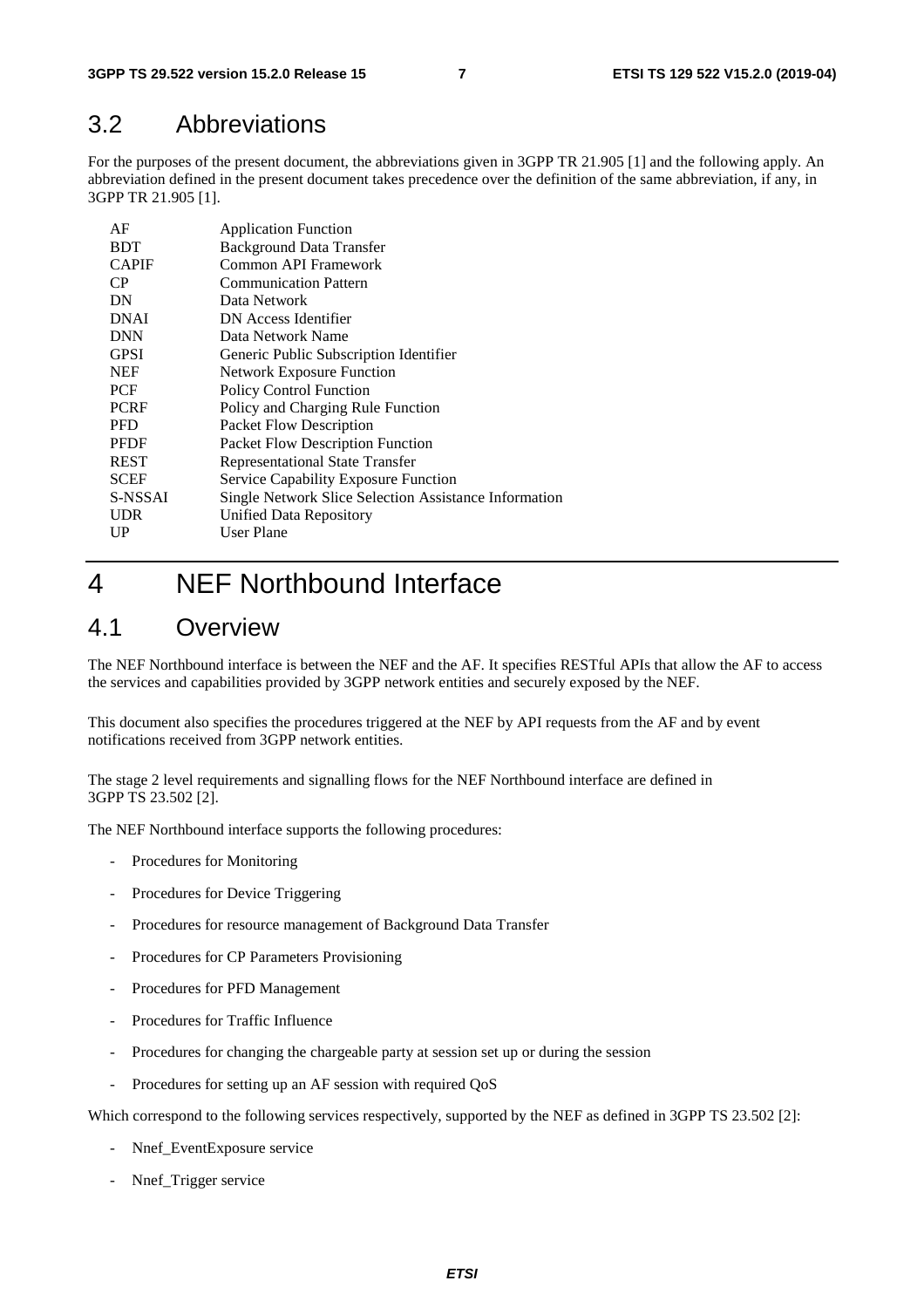- Nnef\_BDTPNegotiation service
- Nnef\_ParameterProvision service
- Nnef PFDManagement service
- Nnef TrafficInfluence service
- Nnef\_ChargeableParty service
- Nnef AFsessionWithQoS service
- NOTE: For Nnef\_PFDManagement service, only the Nnef\_PFDManagement\_Create/Update/Delete service operations are applicable for the NEF Northbound interface.

## 4.2 Reference model

The NEF Northbound interface resides between the NEF and the AF as depicted in figure 4.2.1. The overall NEF architecture is depicted in 3GPP TS 23.502 [2]. An AF can get services from multiple NEFs, and an NEF can provide service to multiple AFs.

NOTE: The AF can be provided by the third party.



**Figure 4.2-1: Reference Architecture for the Nnef Service; SBI representation** 



#### **Figure 4.2-2: Reference Architecture for the Nnef Service; reference point representation**

## 4.3 Functional elements

### 4.3.1 NEF

The Network Exposure Function (NEF) is a functional element that supports the following functionalities:

- The NEF shall securely expose network capabilities and events provided by 3GPP NFs to AF.
- The NEF shall provide a means for the AF to securely provide information to 3GPP network and may authenticate, authorize and assist in throttling the AF.
- The NEF shall be able to translate the information received from the AF to the one sent to internal 3GPP NFs, and vice versa.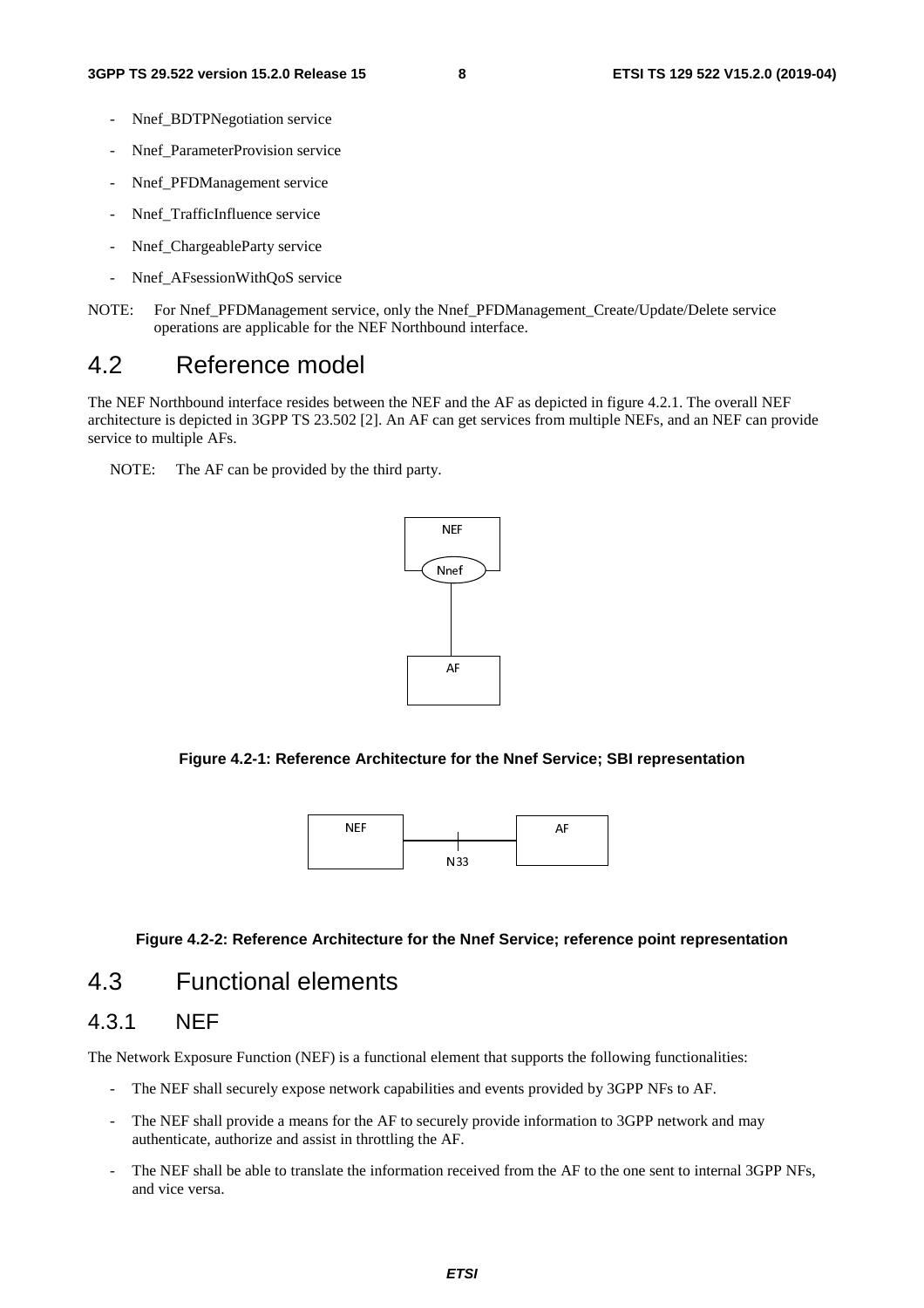- The NEF shall support to expose information (collected from other 3GPP NFs) to the AF.
- The NEF may support a PFD Function which allows the AF to provision PFD(s) and may store and retrieve PFD(s) in the UDR. The NEF further provisions PFD(s) to the SMF.

A specific NEF instance may support one or more of the functionalities described above and consequently an individual NEF may support a subset of the APIs specified for capability exposure.

NOTE: The NEF can access the UDR located in the same PLMN as the NEF.

### 4.3.2 AF

The Application Function (AF) may interact with the 3GPP Core Network via the NEF in order to access network capabilities.

## 4.4 Procedures over NEF Northbound Interface

### 4.4.1 Introduction

All procedures that operate across the NEF Northbound interface, as specified in 3GPP TS 23.502 [2], are specified in the following subclauses.

### 4.4.2 Procedures for Monitoring

The procedures for monitoring as described in subclause 4.4.2 of 3GPP TS 29.122 [4] shall be applicable in 5GS with the following differences:

- description of the SCS/AS applies to the AF;
- description of the SCEF applies to the NEF;
- description of the HSS applies to the UDM, and the NEF shall interact with the UDM by using Nudm\_EventExposure service;
- description of the MME/SGSN applies to the AMF, and the NEF shall interact with the AMF by using Namf\_EventExposure service;
- description about the PCRF is not applicable.
- description about the change of IMSI-IMEI(SV) association monitoring event applies to the change of SUPI-PEI association monitoring event.

### 4.4.3 Procedures for Device Triggering

The procedures for device triggering as described in subclause 4.4.6 of 3GPP TS 29.122 [4] shall be applicable in 5G with the following differences:

- description of the SCS/AS applies to the AF;
- description of the SCEF applies to the NEF;
- description of the HSS applies to the UDM;
- the NEF shall interact with the UDM by using the Nudm SDM service and the Nudm UECM service; and
- the NEF acts as MTC-IWF.

### 4.4.4 Procedures for resource management of Background Data Transfer

The procedures for resource management of Background Data Transfer (BDT) in 5GS are described in subclause 4.4.3 3GPP TS 29.122 [4] with the following differences:

- description of the SCS/AS applies to the AF;
- description of the SCEF applies to the NEF;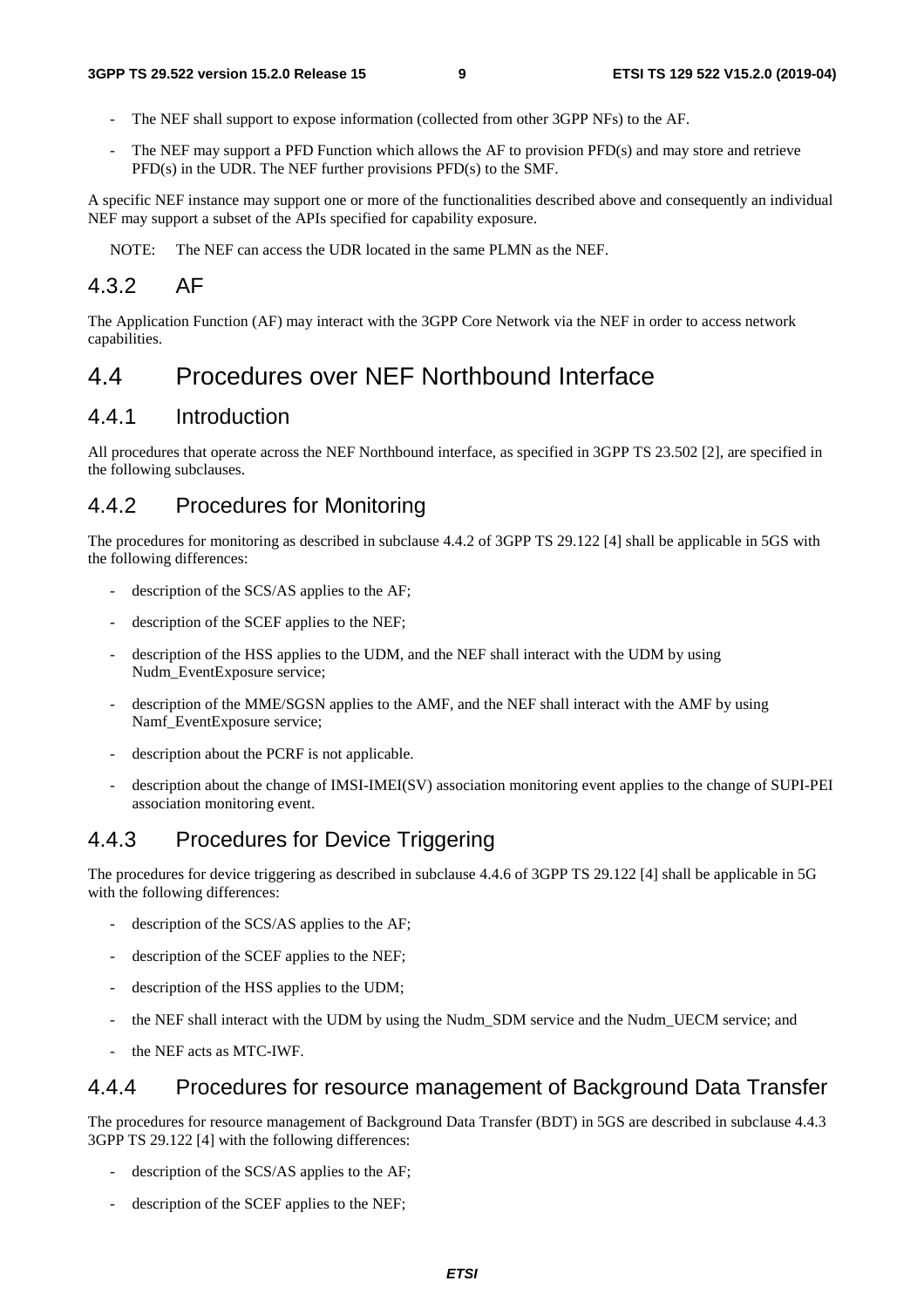- description of the PCRF applies to the PCF; and
- the NEF shall interact with the PCF by using Npcf\_BDTPolicyControl service.

### 4.4.5 Procedures for CP Parameters Provisioning

The procedures for CP parameters provisioning as described in subclause 4.4.9 of 3GPP TS 29.122 [4] shall be applicable in 5G with the following differences:

- description of the SCS/AS applies to the AF;
- description of the SCEF applies to the NEF;
- description of the HSS applies to the UDM;
- the NEF shall interact with the UDM by using Nudm\_ParameterProvision service.

### 4.4.6 Procedures for PFD Management

The procedures for PFD management as described in subclause 4.4.10 of 3GPP TS 29.122 [4] shall be applicable for 5GS with the following differences:

- description of the SCS/AS applies to the AF;
- description of the SCEF applies to the NEF; and
- the NEF (PFDF) shall interact with the UDR for PFD management by using Nudr\_DataRepository service. The PFDF is functionality within the NEF.

### 4.4.7 Procedures for Traffic Influence

#### 4.4.7.1 General

In order to create a resource for the Traffic Influence, the AF shall send an HTTP POST message to the NEF to the resource "Traffic Influence Subscription", the body of the HTTP POST message may include the AF Service Identifier, external Group Identifier, external Identifier, any UE Indication, the UE IP address, GPSI, DNN, S-NSSAI, Application Identifier or traffic filtering information, Subscribed Event, Notification destination address, a list of geographic zone identifier(s), AF Transaction Identifier, a list of DNAI(s), routing profile ID(s) or N6 traffic routing information, Indication of application relocation possibility, type of notifications, Temporal and spatial validity conditions. The Notification destination address shall be included if the Subscribed Event is included in the HTTP request message.

In order to update an existing traffic influence subscription, the AF shall send an HTTP PUT or PATCH message to the resource "Individual Traffic Influence Subscription" requesting to change the traffic influence parameters.

In order to delete an existing traffic influence subscription, the AF shall send an HTTP DELETE message to the NEF to the resource "Individual Traffic Influence Subscription".

Upon receipt of the HTTP request from the AF, if the AF is authorized, the NEF shall perform the mapping as described in 3GPP TS 23.501 [3], and then perform as described in subclause 4.4.7.2 if the request is for an individual UE or perform as described in subclause 4.4.7.3 if the request is for multiple UEs.

If the NEF receives a UP management event notification from the SMF indicating the subscribed event is detected, the NEF shall send an HTTP POST message including the notified event (e.g. UP path has changed) to the AF.

The AF shall respond with an HTTP response to confirm the notification destination received during creation of the subscription.

#### 4.4.7.2 AF request for an individual UE

Upon receipt of the above AF request which is for an individual UE, the NEF may interact with the BSF to retrieve the related PCF information by invoking the Nbsf\_Management\_Discovery service operation as described in 3GPP TS 29.521 [9], if the NEF receives an error code from the BSF, the NEF shall not create, update or delete the resource and shall respond to the SCS/AS with a status code set to 500 Internal Server Error.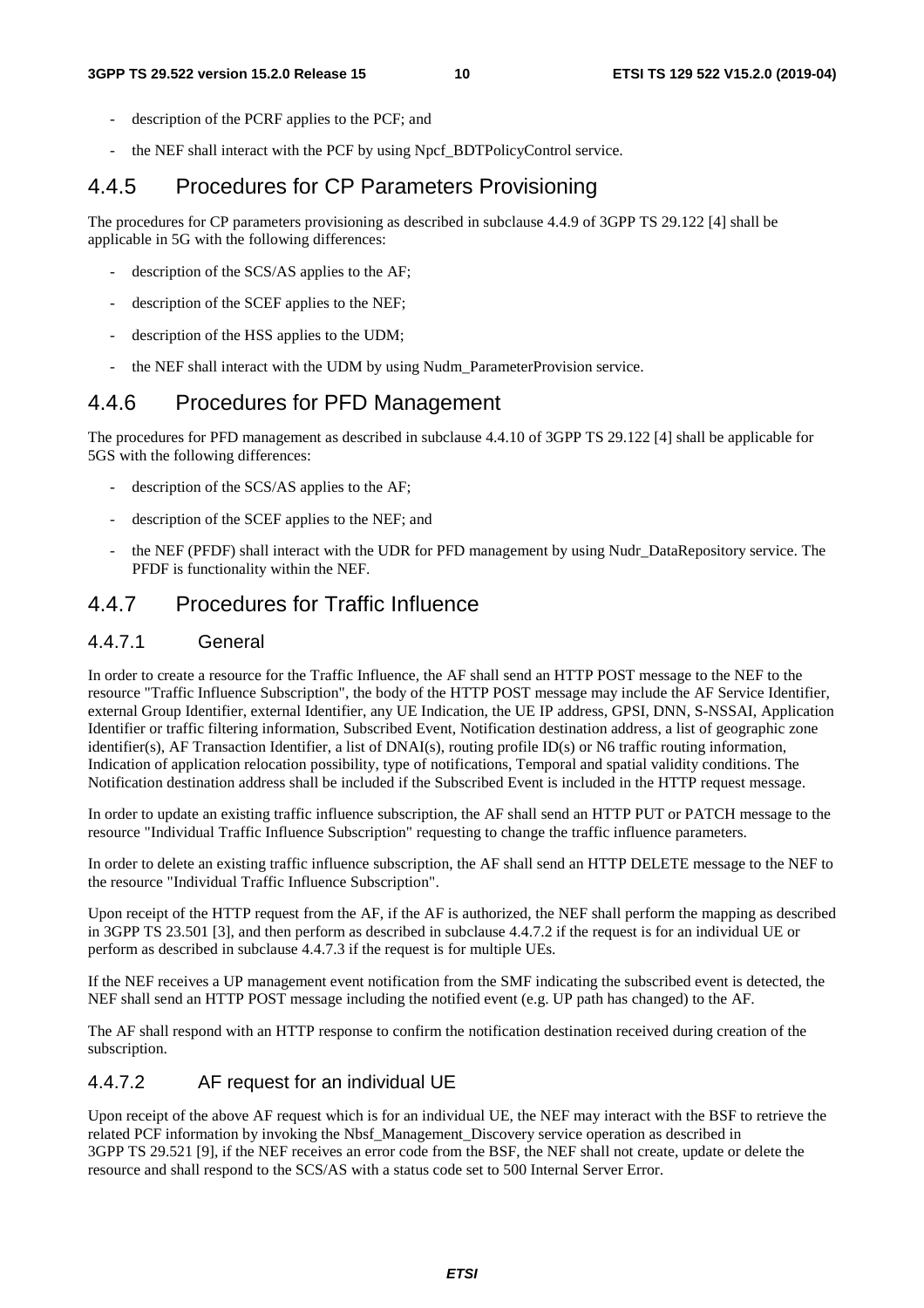After receiving a successful response from the BSF, the NEF shall interact with the PCF by invoking the Npcf\_PolicyAuthorization service as described in 3GPP TS 29.514 [7]. After receiving a successful response from the PCF, the NEF shall,

- for the HTTP POST request, create a resource "Individual Traffic Influence Subscription" which represents the traffic influence subscription, addressed by a URI that contains the AF Identifier and an NEF-created subscription identifier, and shall respond to the AF with a 201 Created status code, including a Location header field containing the URI for the created resource. The AF shall use the URI received in the Location header in subsequent requests to the NEF to refer to this traffic influence subscription.
- for the HTTP PUT or PATCH request, update a resource "Individual Traffic Influence Subscription" which represents the traffic influence subscription, and shall responds to the AF with a 200 OK status code.
- for the HTTP DELETE request, remove all properties of the resource and delete the corresponding active resource "Individual Traffic Influence Subscription" which represents the traffic influence subscription, then shall responds to the AF with a 204 No Content status code.

If the NEF receives a response with an error code from the PCF, the NEF shall not create, update or delete the resource and shall respond to the SCS/AS with a status code set to 500 Internal Server Error.

#### 4.4.7.3 AF request for multiple UEs

Upon receipt of the AF request, if the request is for a group of UEs or any UE, the NEF may interact with the UDR by invoking the Nudr\_DataRepository service as described in 3GPP TS 29.505 [10], if the NEF receives an error code from the UDR, the NEF shall not create, update or delete the resource and shall respond to the SCS/AS with a status code set to 500 Internal Server Error.

After receiving a successful response from the UDR, the NEF shall,

- for the HTTP POST request, create a resource "Individual Traffic Influence Subscription" which represents the traffic influence subscription, addressed by a URI that contains the AF Identifier and an NEF-created subscription identifier, and shall respond to the AF with a 201 Created status code, including a Location header field containing the URI for the created resource. The AF shall use the URI received in the Location header in subsequent requests to the NEF to refer to this traffic influence subscription.
- for the HTTP PUT or PATCH request, update a resource "Individual Traffic Influence Subscription" which represents the traffic influence subscription, and shall responds to the AF with a 200 OK status code.
- for the HTTP DELETE request, delete the corresponding active resource "Individual Traffic Influence Subscription" which represents the traffic influence subscription, and shall responds to the AF with a 204 No Content status code.

### 4.4.8 Procedures for changing the chargeable party at session set up or during the session

The procedures for changing the chargeable party at session set up or during the session in 5GS are described in subclause 4.4.4 of 3GPP TS 29.122 [4] with the following differences:

- description of the SCS/AS applies to the AF;
- description of the SCEF applies to the NEF;
- description of the PCRF applies to the PCF; and
- the NEF may interact with BSF by using Nbsf\_Management\_Discovery service to retrieve the PCF address; and
- the NEF shall interact with the PCF by using Npcf\_PolicyAuthorization service.

### 4.4.9 Procedures for setting up an AF session with required QoS

The procedures for setting up an AF session with required QoS in 5GS are described in subclause 4.4.13 of 3GPP TS 29.122 [4] with the following differences:

description of the SCS/AS applies to the AF;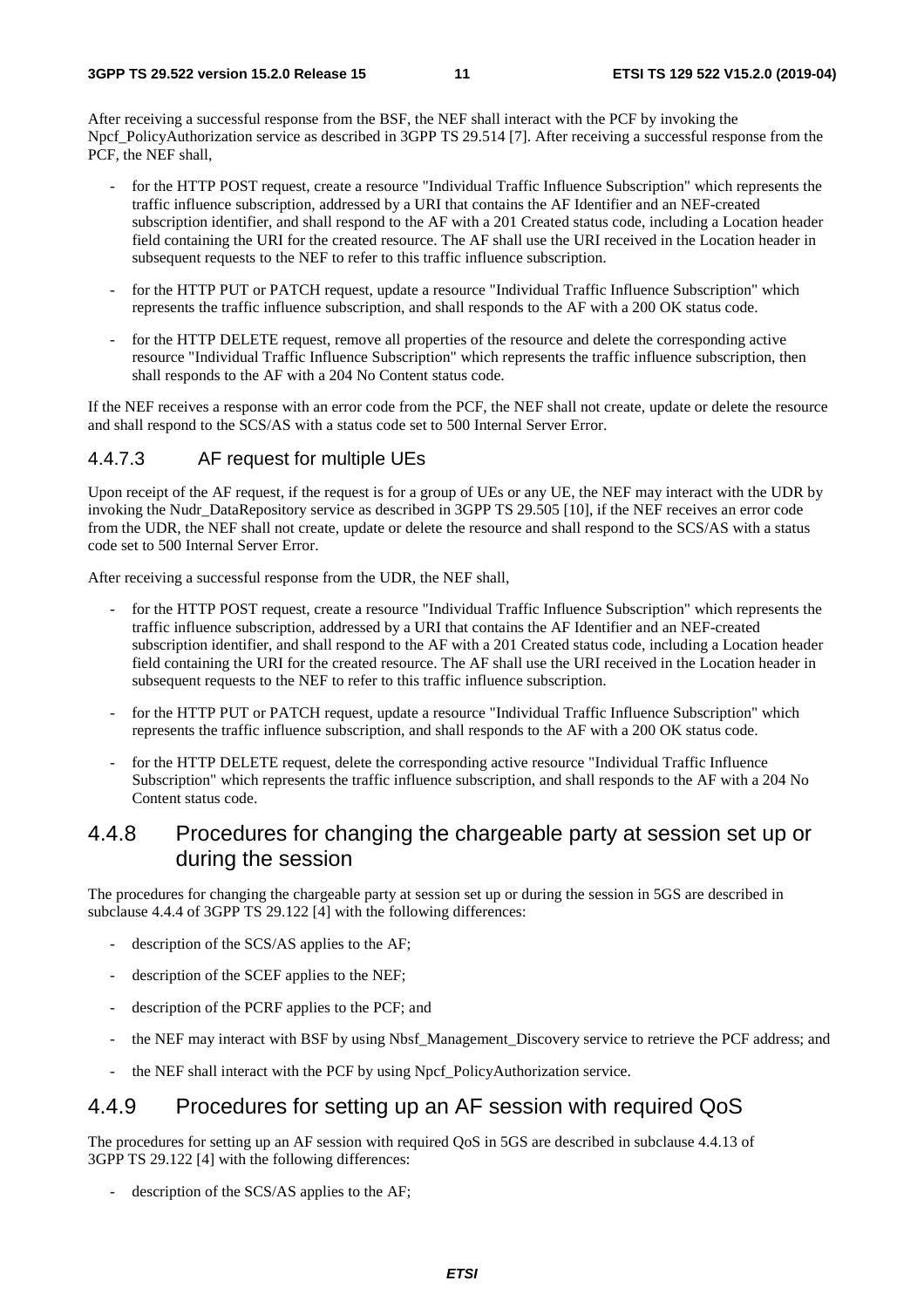- description of the SCEF applies to the NEF;
- description of the PCRF applies to the PCF; and
- the NEF may interact with BSF by using Nbsf\_Management\_Discovery service to retrieve the PCF address; and
- the NEF shall interact with the PCF by using Npcf\_PolicyAuthorization service.

## 5 NEF Northbound APIs

## 5.1 Introduction

The NEF Northbound APIs are a set of APIs defining the related procedures and resources for the interaction between the NEF and the AF.

## 5.2 Information applicable to several APIs

The usage of HTTP and content type, as specified in subclauses 5.2.2 and 5.2.3 of 3GPP TS 29.122 [4] respectively, shall be applicable for NEF Northbound APIs.

The notification, error handling, feature negotiation, HTTP custom headers as specified in subclauses 5.2.5, 5.2.6, 5.2.7, 5.2.8 of 3GPP TS 29.122 [4] respectively, shall be applicable for NEF Northbound APIs except that the SCEF is replaced by the NEF and the SCS/AS by the AF.

The conventions for Open API specification files as specified in subclause 5.2.10 of 3GPP TS 29.122 [4] shall be applicable for NEF Northbound APIs.

## 5.3 Reused APIs

This subclause describes the northbound APIs which are applicable for both EPS and 5GS.

| <b>API Name</b>         | <b>Differences</b>                                                                                                                        |
|-------------------------|-------------------------------------------------------------------------------------------------------------------------------------------|
| ResourceManagementOfBdt | The "Bdt 5G" feature as described in subclause 5.4.4 of 3GPP TS 29.122 [4] shall be<br>supported in 5G.                                   |
| PfdManagement           |                                                                                                                                           |
| MonitoringEvent         | The "Number_of_UEs_in_an_area_notification_5G" feature as described in<br>subclause 5.3.4 of 3GPP TS 29.122 [4] shall be supported in 5G. |
| <b>DeviceTriggering</b> |                                                                                                                                           |
| CpProvisioning          | The "ExpectedUMT_5G" feature as described in subclause 5.10.4 of<br>3GPP TS 29.122 [4] shall be supported in 5G.                          |
| ChargeableParty         | The "EthChgParty_5G" feature as described in subclause 5.5.4 of<br>3GPP TS 29.122 [4] shall be supported in 5G.                           |
| AsSessionWithQoS        | The "EthAsSessionQoS_5G" feature as described in subclause 5.14.4 of<br>3GPP TS 29.122 [4] shall be supported in 5G.                      |

#### **Table 5.3.1-1: Reused APIs applicable for both EPS and 5GS**

## 5.4 TrafficInfluence API

### 5.4.1 Resources

#### 5.4.1.1 Overview

This subclause describes the structure for the Resource URIs as shown in figure 5.4.1.1-1 and the resources and HTTP methods used for the TrafficInfluence API.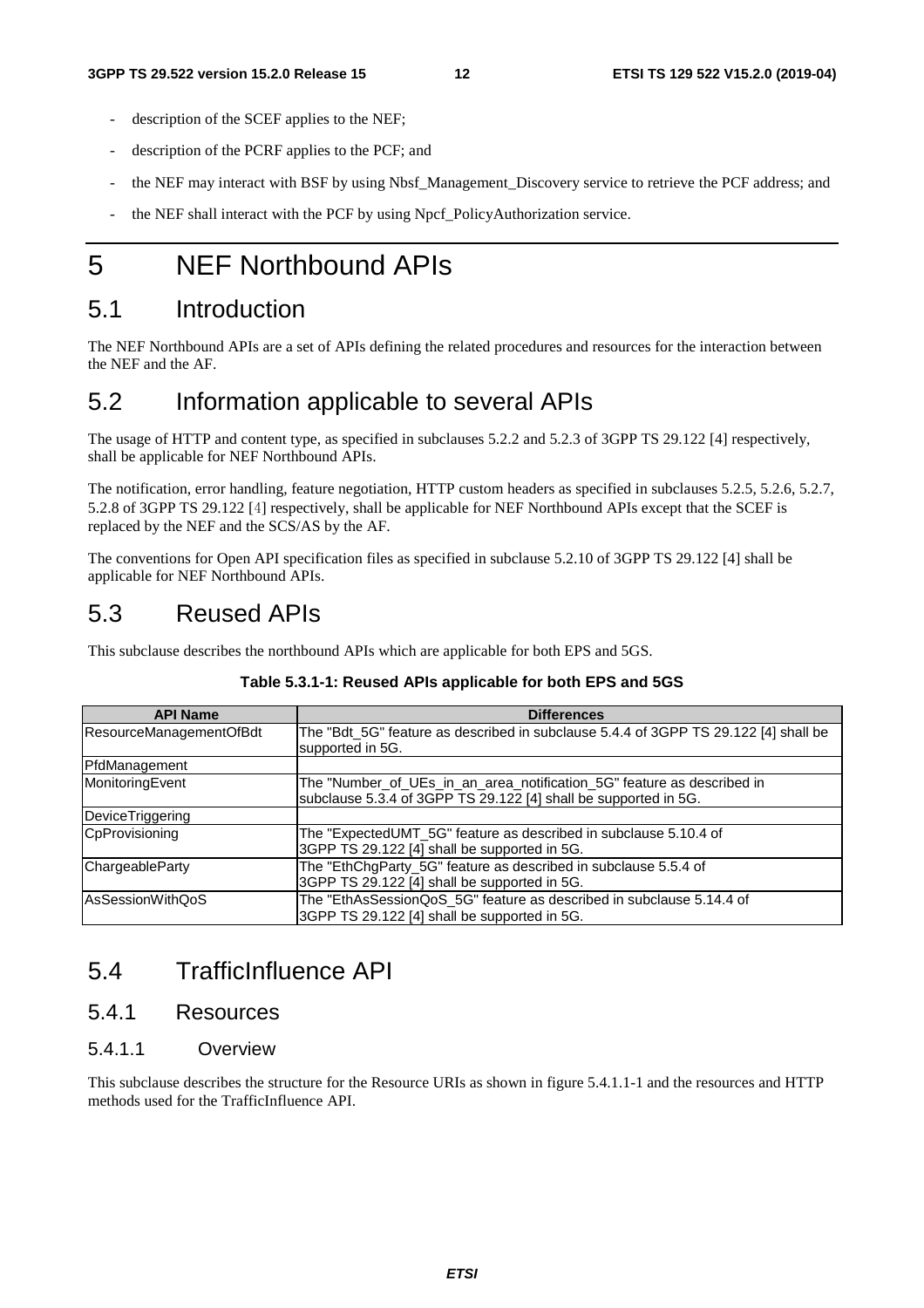#### //{apiRoot}/3gpp-traffic-influence/v1/{afId}



#### **Figure 5.4.1.1-1: Resource URI structure of the TrafficInfluence API**

Table 5.4.1.1-1 provides an overview of the resources and HTTP methods applicable for the TrafficInfluence API.

| Resource name                         | <b>Resource URI</b>                                    | <b>HTTP</b> method | <b>Description</b>                                                                      |
|---------------------------------------|--------------------------------------------------------|--------------------|-----------------------------------------------------------------------------------------|
|                                       | 3gpp-traffic-                                          | <b>GET</b>         | Read all subscriptions for a<br>given AF                                                |
| <b>Traffic Influence Subscription</b> | Influence/v1/{afld}/subscriptions                      | <b>POST</b>        | Create a new subscription to<br>traffic influence                                       |
|                                       |                                                        | <b>GET</b>         | Read the subscription to the<br>traffic influence                                       |
| Individual Traffic Influence          | 3qpp-traffic-                                          | IPUT               | Modify all of the properties of<br>an existing subscription to an<br>traffic influence  |
| Subscription                          | Influence/v1/{afld}/subscriptions/{s<br>ubscriptionId} | <b>PATCH</b>       | Modify part of the properties of<br>an existing subscription to an<br>traffic influence |
|                                       |                                                        | <b>IDELETE</b>     | Delete the subscription to the<br>Itraffic influence                                    |

**Table 5.4.1.1-1: Resources and methods overview** 

#### 5.4.1.2 Resource: Traffic Influence Subscription

#### 5.4.1.2.1 Introduction

This resource allows a AF to read all active traffic influence subscribtions for the given AF.

#### 5.4.1.2.2 Resource Definition

#### Resource URI: **{apiRoot}/3gpp-traffic-influence/v1/{afId}/subscriptions**

This resource shall support the resource URI variables defined in table 5.4.1.2.2-1.

#### **Table 5.4.1.2.2-1: Resource URI variables for this resource**

| <b>Name</b> | <b>Definition</b>                             |
|-------------|-----------------------------------------------|
| apiRoot     | Subclause 5.2.4 of 3GPP TS 29.122<br>122 [4]. |
| afld        | <b>I</b> dentifier of the AF.                 |

#### 5.4.1.2.3 Resource Methods

5.4.1.2.3.1 General

The following subclauses specify the resource methods supported by the resource as described in subclause 5.4.1.2.3.

#### 5.4.1.2.3.2 GET

The GET method allows to read all active subscriptions for a given AF. The AF shall initiate the HTTP GET request message and the NEF shall respond to the message.

This method shall support the URI query parameters specified in table 5.4.1.2.3.2-1.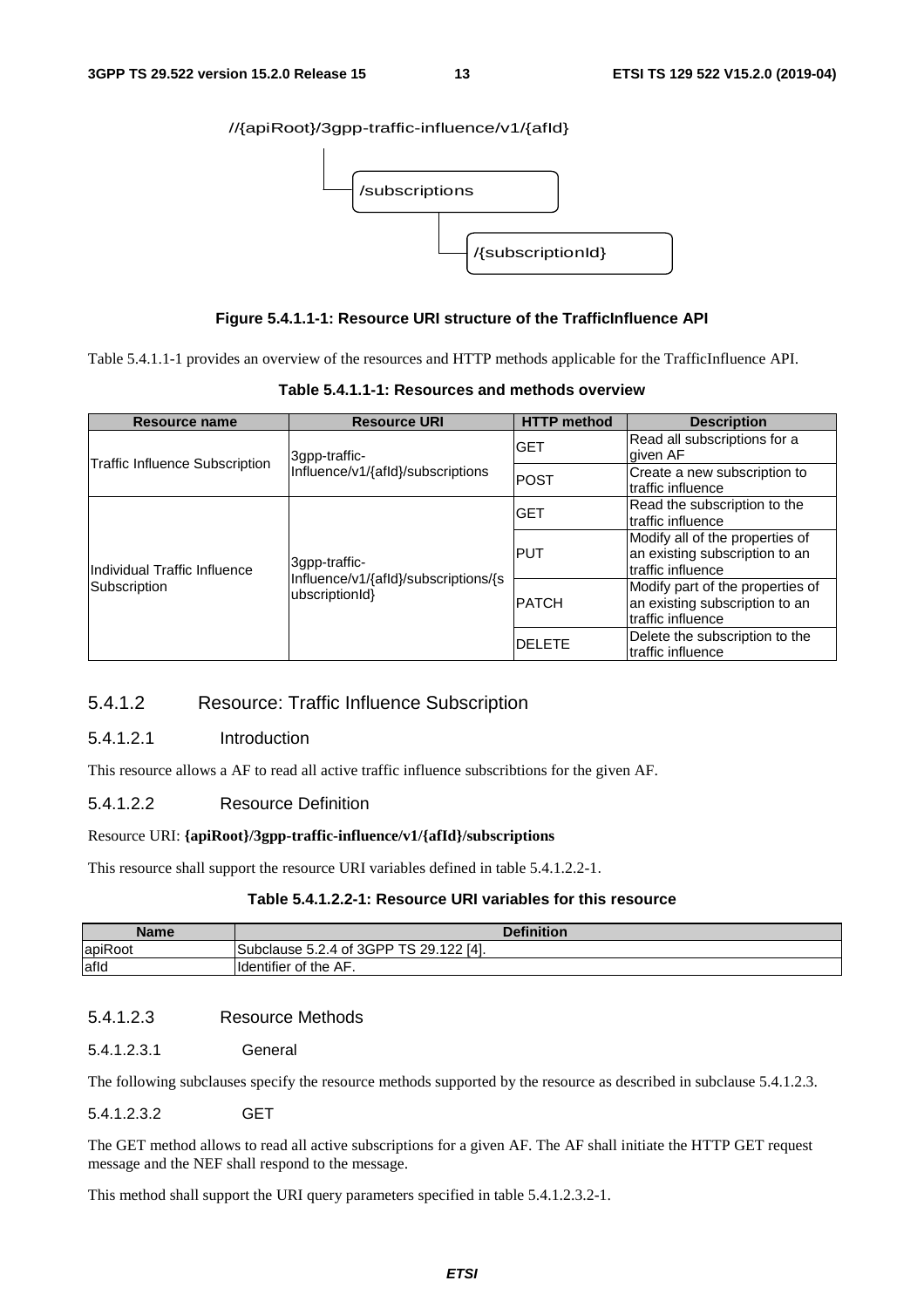#### **Table 5.4.1.2.3.2-1: URI query parameters supported by the GET method on this resource**

| <b>Name</b> | <b>Pata type</b><br>Dala | `ordinolity | ïntion |
|-------------|--------------------------|-------------|--------|
| N/A         |                          |             |        |

This method shall support the request data structures specified in table 5.4.1.2.3.2-2 and the response data structures and response codes specified in table 5.4.1.2.3.2-3.

#### **Table 5.4.1.2.3.2-2: Data structures supported by the GET Request Body on this resource**

| Data type | Cardinality | <b>Description</b> |
|-----------|-------------|--------------------|
| N/A       |             |                    |

#### **Table 5.4.1.2.3.2-3: Data structures supported by the GET Response Body on this resource**

| Data type                                                                                                                      | P | Cardinality | <b>Response</b><br>codes | <b>Description</b>                                                          |
|--------------------------------------------------------------------------------------------------------------------------------|---|-------------|--------------------------|-----------------------------------------------------------------------------|
| array(TrafficInfluS<br>lub)                                                                                                    |   | 0.N         | 200 OK                   | The subscription information for the AF in the request URI are<br>returned. |
| NOTE:<br>The mandatory HTTP error status codes for the GET method listed in table 5.2.6-1 of<br>3GPP TS 29.122 [4] also apply. |   |             |                          |                                                                             |

#### 5.4.1.2.3.3 POST

The POST method creates a new subscription resource to traffic influence subscription for a given AF. The AF shall initiate the HTTP POST request message and the NEF shall respond to the message. The NEF shall construct the URI of the created resource.

This method shall support the request data structures specified in table 5.4.1.2.3.3-1 and the response data structures and response codes specified in table 5.4.1.2.3.3-2.

#### **Table 5.4.1.2.3.3-1: Data structures supported by the POST Request Body on this resource**

| Data type       |   | <b>Cardinality</b> | <b>Description</b>                                                          |  |
|-----------------|---|--------------------|-----------------------------------------------------------------------------|--|
| TrafficInfluSub | M |                    | Parameters to register a subscription to influencing traffic routing and/or |  |
|                 |   |                    | Inotification about UP management events with the NEF.                      |  |

| Table 5.4.1.2.3.3-2: Data structures supported by the POST Response Body on this resource |  |  |
|-------------------------------------------------------------------------------------------|--|--|
|                                                                                           |  |  |

| Data type                                                                                                                       | P | <b>Cardinality</b> | <b>Response</b><br>codes | <b>Description</b>                                                                                                                |
|---------------------------------------------------------------------------------------------------------------------------------|---|--------------------|--------------------------|-----------------------------------------------------------------------------------------------------------------------------------|
| <b>TrafficInfluSub</b>                                                                                                          | м |                    | 201<br>Created           | The subscription was created successfully.<br>The URI of the created resource shall be returned in the<br>"Location" HTTP header. |
| NOTE:<br>The mandatory HTTP error status codes for the POST method listed in table 5.2.6-1 of<br>3GPP TS 29.122 [4] also apply. |   |                    |                          |                                                                                                                                   |

#### 5.4.1.3 Resource: Individual Traffic Influence Subscription

#### 5.4.1.3.1 Introduction

This resource allows a AF to register a subscription to influencing traffic routing and/or notification about UP management events with the NEF.

#### 5.4.1.3.2 Resource Definition

#### Resource URI: **{apiRoot}/3gpp-traffic-influence/v1/{afId}/subscriptions/{subscriptionId}**

This resource shall support the resource URI variables defined in table 5.4.1.3.2-1.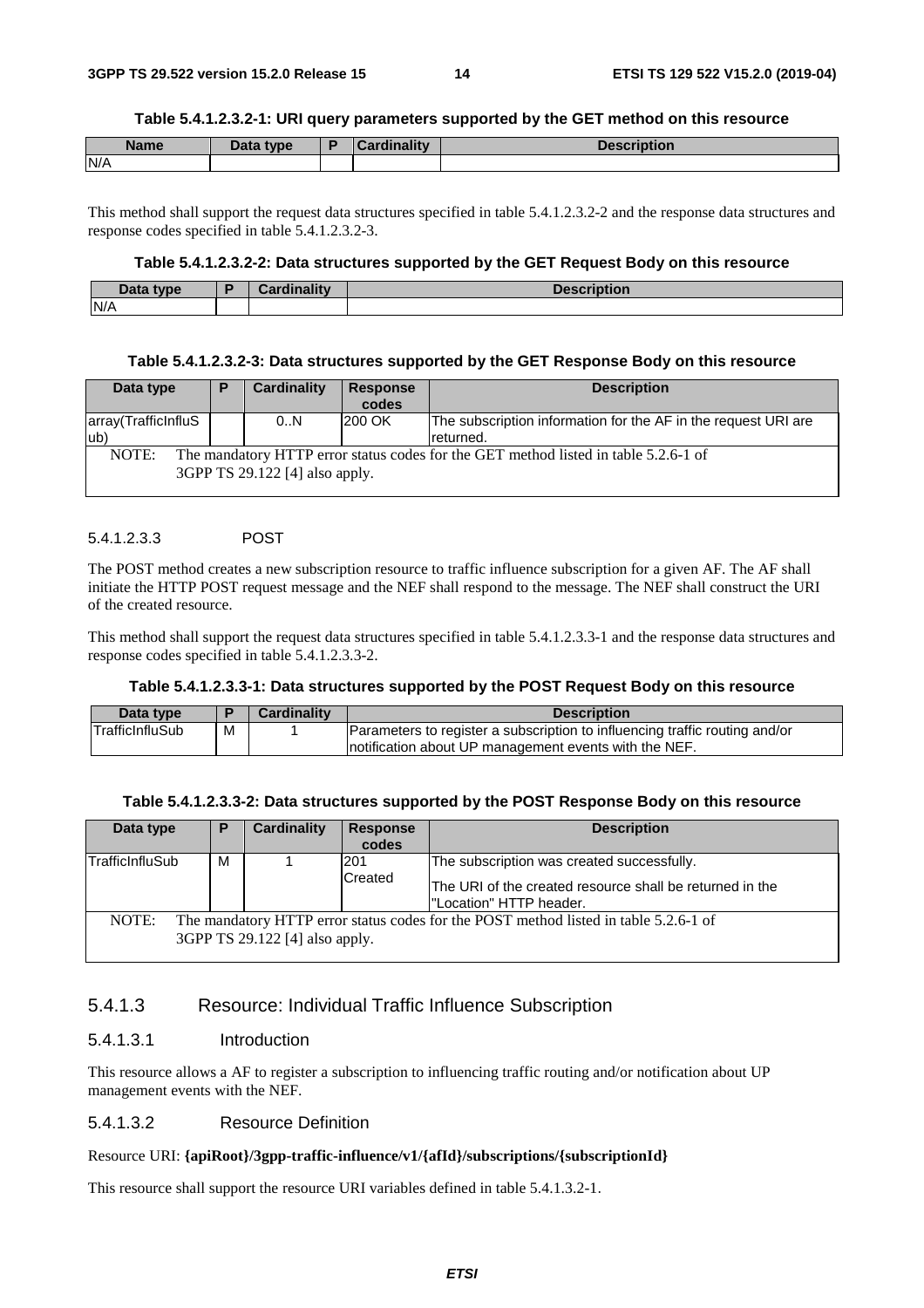| <b>Name</b>    | <b>Definition</b>                                       |
|----------------|---------------------------------------------------------|
| apiRoot        | Subclause 5.2.4 of 3GPP TS 29.122 [4].                  |
| lafld          | <b>I</b> Identifier of the AF.                          |
| subscriptionId | Identifier of the subscription resource of type string. |

#### **Table 5.4.1.3.2-1: Resource URI variables for this resource**

#### 5.4.1.3.3 Resource Methods

#### 5.4.1.3.3.1 General

The following subclauses specify the resource methods supported by the resource as described in subclause 5.4.1.3.3.

#### 5.4.1.3.3.2 GET

The GET method allows to read the active subscription for a given AF and subscription Id. The AF shall initiate the HTTP GET request message and theNEF shall respond to the message.

This method shall support the URI query parameters specified in table 5.4.1.3.3.2-1.

#### **Table 5.4.1.3.3.2-1: URI query parameters supported by the GET method on this resource**

| <b>Name</b> | Data type | D | Cardinalitv | <b>Description</b> |
|-------------|-----------|---|-------------|--------------------|
| N/A         |           |   |             |                    |

This method shall support the request data structures specified in table 5.4.1.3.3.2-2 and the response data structures and response codes specified in table 5.4.1.3.3.2-3.

#### **Table 5.4.1.3.3.2-2: Data structures supported by the GET Request Body on this resource**

| Data type | <b>Tinality</b> | ribtion |
|-----------|-----------------|---------|
| N/A       |                 |         |

#### **Table 5.4.1.3.3.2-3: Data structures supported by the GET Response Body on this resource**

| Data type                                                                                                                      | P | Cardinality | <b>Response</b><br>codes | <b>Description</b>                                                          |
|--------------------------------------------------------------------------------------------------------------------------------|---|-------------|--------------------------|-----------------------------------------------------------------------------|
| TrafficInfluSub                                                                                                                | М |             | 200 OK                   | The subscription information for the AF in the request URI are<br>returned. |
| NOTE:<br>The mandatory HTTP error status codes for the GET method listed in table 5.2.6-1 of<br>3GPP TS 29.122 [4] also apply. |   |             |                          |                                                                             |

#### 5.4.1.3.3.3 PUT

The PUT method modifies an existing subscription resource to update a subscription. The AF shall initiate the HTTP PUT request message and the NEF shall respond to the message.

This method shall support the request data structures specified in table 5.4.1.3.3.3-1 and the response data structures and response codes specified in table 5.4.1.3.3.3-2.

#### **Table 5.4.1.3.3.3-1: Data structures supported by the PUT Request Body on this resource**

| Data type       |   | <b>Cardinality</b> | <b>Description</b>                                                                                                             |
|-----------------|---|--------------------|--------------------------------------------------------------------------------------------------------------------------------|
| TrafficInfluSub | M |                    | Modify an existing subscription to influencing traffic routing and/or notification<br>about UP management events with the NEF. |

#### **Table 5.4.1.3.3.3-2: Data structures supported by the PUT Response Body on this resource**

| Data type       |   | <b>Cardinality</b> | <b>Response</b><br>codes | <b>Description</b>                         |
|-----------------|---|--------------------|--------------------------|--------------------------------------------|
| TrafficInfluSub | М |                    | 200 OK                   | The subscription was updated successfully. |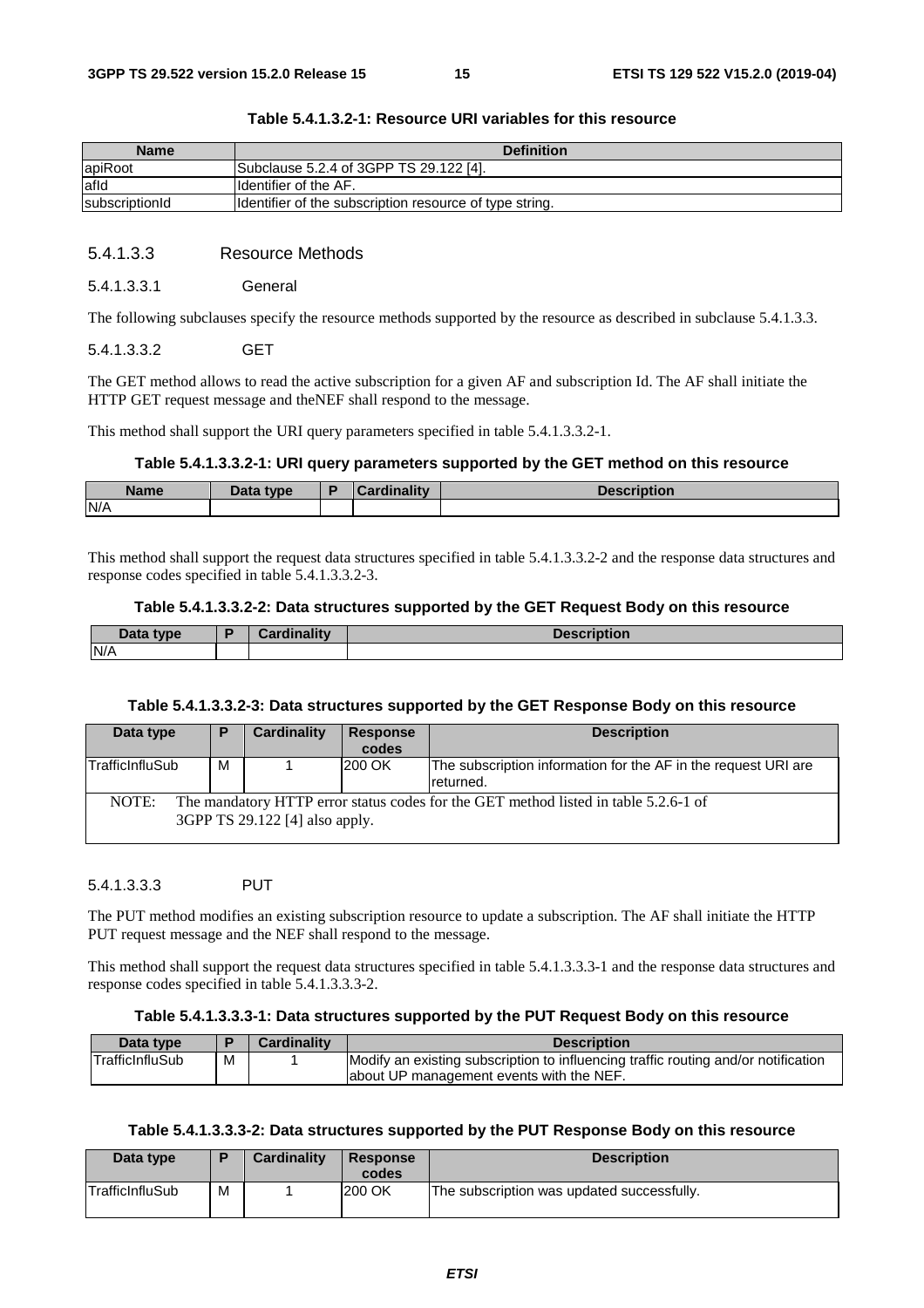NOTE: The mandatory HTTP error status codes for the PUT method listed in table 5.2.6-1 of 3GPP TS 29.122 [4] also apply.

#### 5.4.1.3.3.4 PATCH

The PATCH method allows to change some properties of an existing traffic influence subscription. The AF shall initiate the HTTP PATCH request message and the NEF shall respond to the message.

This method shall support the request data structures specified in table 5.4.1.3.3.4-1 and the response data structures and response codes specified in table 5.4.1.3.3.4-2.

#### **Table 5.4.1.3.3.4-1: Data structures supported by the PATCH Request Body on this resource**

| Data type                    |     | <b>Cardinality</b> | <b>Description</b>                                                     |
|------------------------------|-----|--------------------|------------------------------------------------------------------------|
| <b>ITrafficInfluSubPatch</b> | l M |                    | Partial update of a subscription to influencing traffic routing and/or |
|                              |     |                    | Inotifications about UP management events with the NEF.                |

#### **Table 5.4.1.3.3.4-2: Data structures supported by the PATCH Response Body on this resource**

| Data type       | P | Cardinality                    | <b>Response</b><br>codes | <b>Description</b>                                                                    |
|-----------------|---|--------------------------------|--------------------------|---------------------------------------------------------------------------------------|
| TrafficInfluSub | м |                                | 200 OK                   | The subscription was modified successfully.                                           |
| NOTE:           |   | 3GPP TS 29.122 [4] also apply. |                          | The mandatory HTTP error status codes for the PATCH method listed in table 5.2.6-1 of |

#### 5.4.1.3.3.5 DELETE

The DELETE method deletes the traffic influence subscription for a given AF. The AF shall initiate the HTTP DELETE request message and the NEF shall respond to the message.

This method shall support the URI query parameters specified in table 5.4.1.3.3.5-1.

#### **Table 5.4.1.3.3.5-1: URI query parameters supported by the DELETE method on this resource**

| <b>Name</b> | Data type<br>Dala | <b><i>Himmelites</i></b> | and the same of the same of |
|-------------|-------------------|--------------------------|-----------------------------|
| N/A         |                   |                          |                             |

This method shall support the request data structures specified in table 5.4.1.3.3.5-2 and the response data structures and response codes specified in table 5.4.1.3.3.5-3.

#### **Table 5.4.1.3.3.5-2: Data structures supported by the DELETE Request Body on this resource**

| Data type | <b>Cardinality</b> | <b>Description</b> |
|-----------|--------------------|--------------------|
| N/A       |                    |                    |
|           |                    |                    |

#### **Table 5.4.1.3.3.5-3: Data structures supported by the DELETE Response Body on this resource**

| Data type | Ð | Cardinality                    | <b>Response</b> | <b>Description</b>                                                                     |
|-----------|---|--------------------------------|-----------------|----------------------------------------------------------------------------------------|
|           |   |                                | codes           |                                                                                        |
| N/A       |   |                                | 204 No          | The subscription was terminated successfully.                                          |
|           |   |                                | Content         |                                                                                        |
| NOTE:     |   | 3GPP TS 29.122 [4] also apply. |                 | The mandatory HTTP error status codes for the DELETE method listed in table 5.2.6-1 of |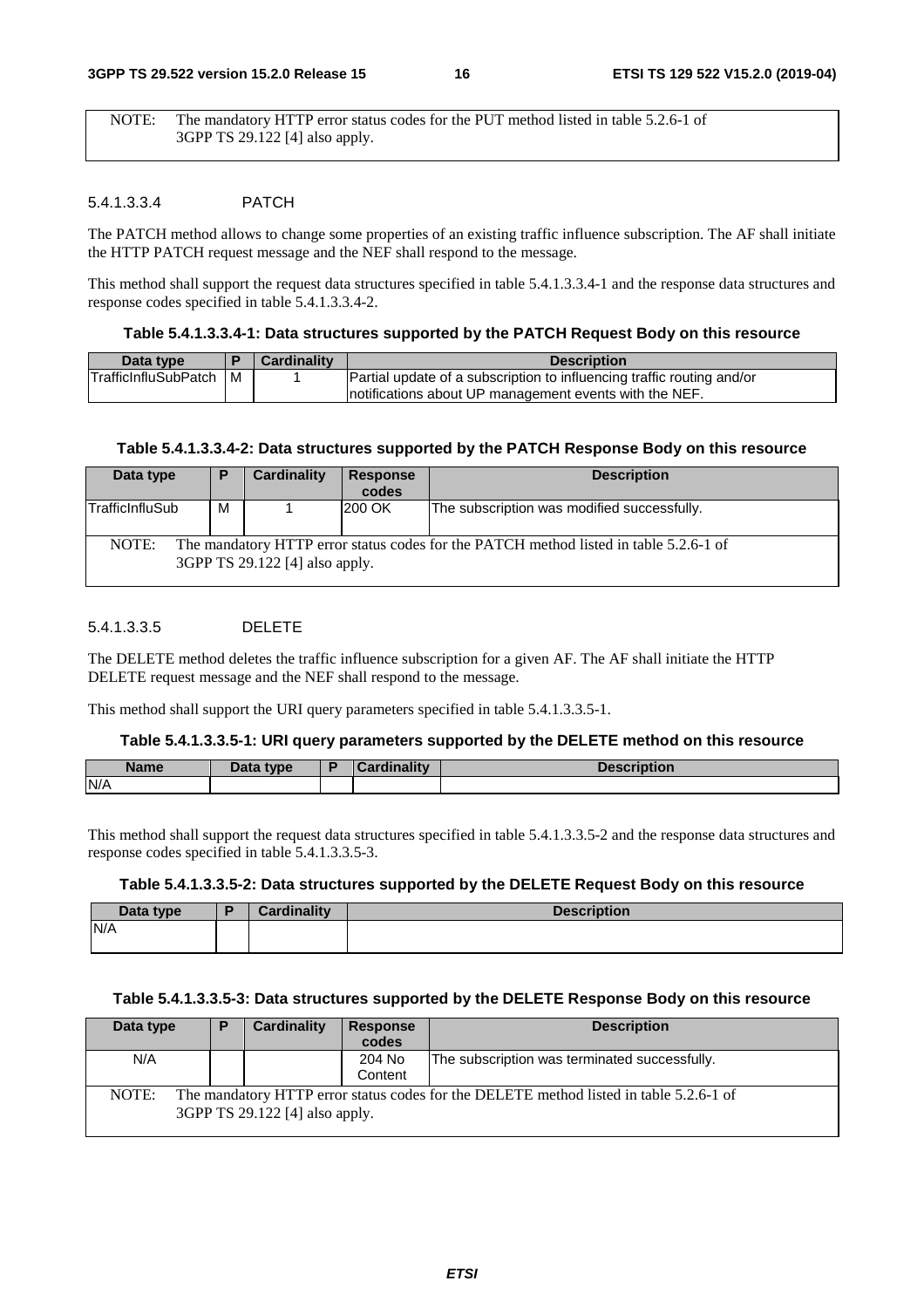### 5.4.2 Notifications

#### 5.4.2.1 Introduction

Upon receipt of a UP management event notification from the SMF indicating the subscribed event (e.g. a DNAI has changed) is detected, the NEF shall send an HTTP POST message including the notified event to the AF. The NEF and the AF shall support the notification mechanism as described in subclause 5.2.5 of 3GPP TS 29.122 [4].

#### 5.4.2.2 Event Notification

#### URI: **{notificationUrI}**

The operation shall support the URI variables defined in table 5.4.2.2-1.

#### **Table 5.4.2.2-1: URI variables**

| <b>Nome</b>      | n.c.<br>THON                                                                                                      |
|------------------|-------------------------------------------------------------------------------------------------------------------|
| <br>Inotifi<br>. | $\mathsf{L}$ allback<br>creation<br>AF<br>durina<br>reterence.<br>provided by the a<br>the<br>subscription.<br>Οt |

#### 5.4.2.3 Operation Definition

#### 5.4.2.3.1 Notification via HTTP POST

This method shall support the request data structures specified in table 5.4.2.3.1-1 and the response data structures and response codes specified in table 5.4.2.3.1-2.

#### **Table 5.4.2.3.1-1: Data structures supported by the POST Request Body on this resource**

| Data type         |    | Cardinality | Description                                                                    |
|-------------------|----|-------------|--------------------------------------------------------------------------------|
| EventNotification | ιM |             | ' management event notification is provided by the NEF to the AF.<br>UP<br>The |

#### **Table 5.4.2.3.1-2: Data structures supported by the POST Response Body on this resource**

| Data type                                                                                                                       | IP. | Cardinality | Response<br>codes | <b>Description</b>                               |
|---------------------------------------------------------------------------------------------------------------------------------|-----|-------------|-------------------|--------------------------------------------------|
| N/A                                                                                                                             |     |             | 204 No<br>Content | The event notification is received successfully. |
| The mandatory HTTP error status codes for the POST method listed in table 5.2.6-1 of<br>NOTE:<br>3GPP TS 29.122 [4] also apply. |     |             |                   |                                                  |

#### 5.4.2.3.2 Notification via Websocket

If supported by both AF and NEF and successfully negotiated, the EventNotification may alternatively be delivered through the Websocket mechanism as defined in subclause 5.2.5.4 of 3GPP TS 29.122 [4].

### 5.4.3 Data Model

#### 5.4.3.1 General

This subclause specifies the application data model supported by the TrafficInfluence API.

#### 5.4.3.2 Reused data types

The data types reused by the TrafficInfluence API from other specifications are listed in table 5.4.3.2-1.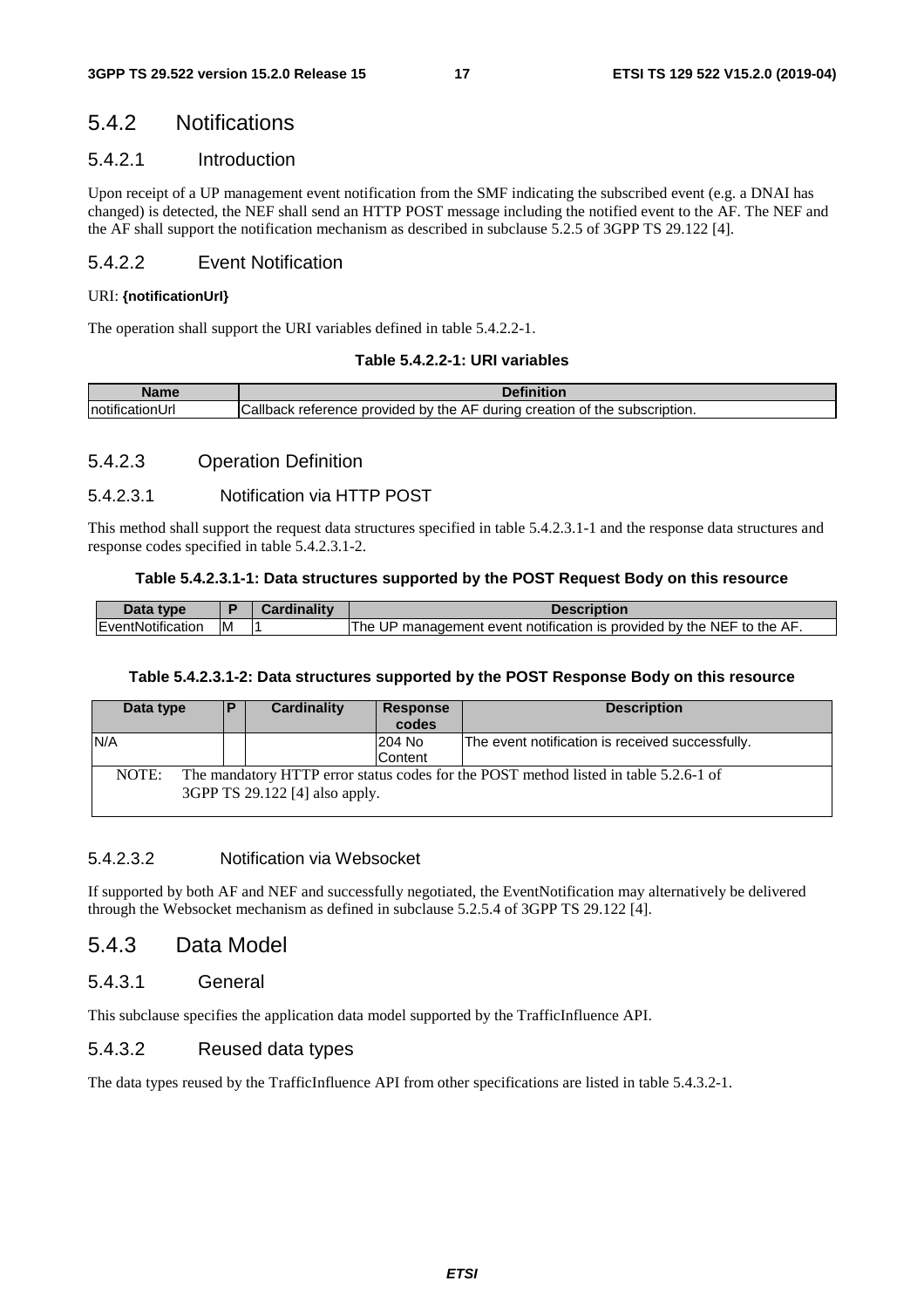| Data type                | <b>Reference</b>          | <b>Comments</b>                                                         |  |  |
|--------------------------|---------------------------|-------------------------------------------------------------------------|--|--|
| Dnai                     | 3GPP TS 29.571 [8]        | Identifies a DNAI.                                                      |  |  |
| DnaiChangeType           | 3GPP TS 29.571 [8]        | Describes the types of DNAI change.                                     |  |  |
| <b>D</b> nn              | 3GPP TS 29.571 [8]        | Identifies a DNN.                                                       |  |  |
| EthFlowDescription       | 3GPP TS 29.514 [7]        | Contains the Ethernet data flow information.                            |  |  |
| Externalld               | 3GPP TS 29.122 [4]        | External Identifier for a UE.                                           |  |  |
| ExternalGroupId          | 3GPP TS 29.122 [4]        | External Group Identifier for a user group.                             |  |  |
| FlowInfo                 | 3GPP TS 29.122 [4]        | Contains the IP data flow information.                                  |  |  |
| Gpsi                     | 3GPP TS 29.571 [8]        | Identifies a GPSI.                                                      |  |  |
| Ipv4Addr                 | 3GPP TS 29.122 [4]        | Identifies an IPv4 address.                                             |  |  |
| Ipv6Addr                 | 3GPP TS 29.122 [4]        | Identifies an IPv6 address.                                             |  |  |
| Ipv6Prefix               | 3GPP TS 29.571 [8]        | Identifies an IPv6 Prefix.                                              |  |  |
| Link                     | 3GPP TS 29.122 [4]        | Identifies a referenced resource.                                       |  |  |
| MacAddr48                | 3GPP TS 29.571 [8]        | Identifies a MAC address.                                               |  |  |
| Port                     | 3GPP TS 29.122 [4]        | Identifies a port number.                                               |  |  |
| RouteToLocation          | 3GPP TS 29.571 [8]        | Describes the traffic routes to the locations of the application.       |  |  |
| Snssai                   | 3GPP TS 29.571 [8]        | Identifies the S-NSSAI.                                                 |  |  |
| <b>SupportedFeatures</b> | 3GPP TS 29.571 [8]        | Used to negotiate the applicability of the optional features defined in |  |  |
|                          |                           | table 5.4.4-1.                                                          |  |  |
| TemporalValidity         | 3GPP TS 29.514 [7]        | Indicates the time interval(s) during which the AF request is to be     |  |  |
|                          |                           | applied                                                                 |  |  |
| WebsockNotifConfig       | <b>3GPP TS 29.122 [4]</b> | Contains the configuration parameters to set up notification delivery   |  |  |
|                          |                           | over Websocket protocol.                                                |  |  |

**Table 5.4.3.2-1: Re-used Data Types** 

### 5.4.3.3 Structured data types

#### 5.4.3.3.1 Introduction

This clause defines the structured data types to be used in resource representations.

#### 5.4.3.3.2 Type: TrafficInfluSub

This type represents a traffic influence subscription. The same structure is used in the subscription request and subscription response.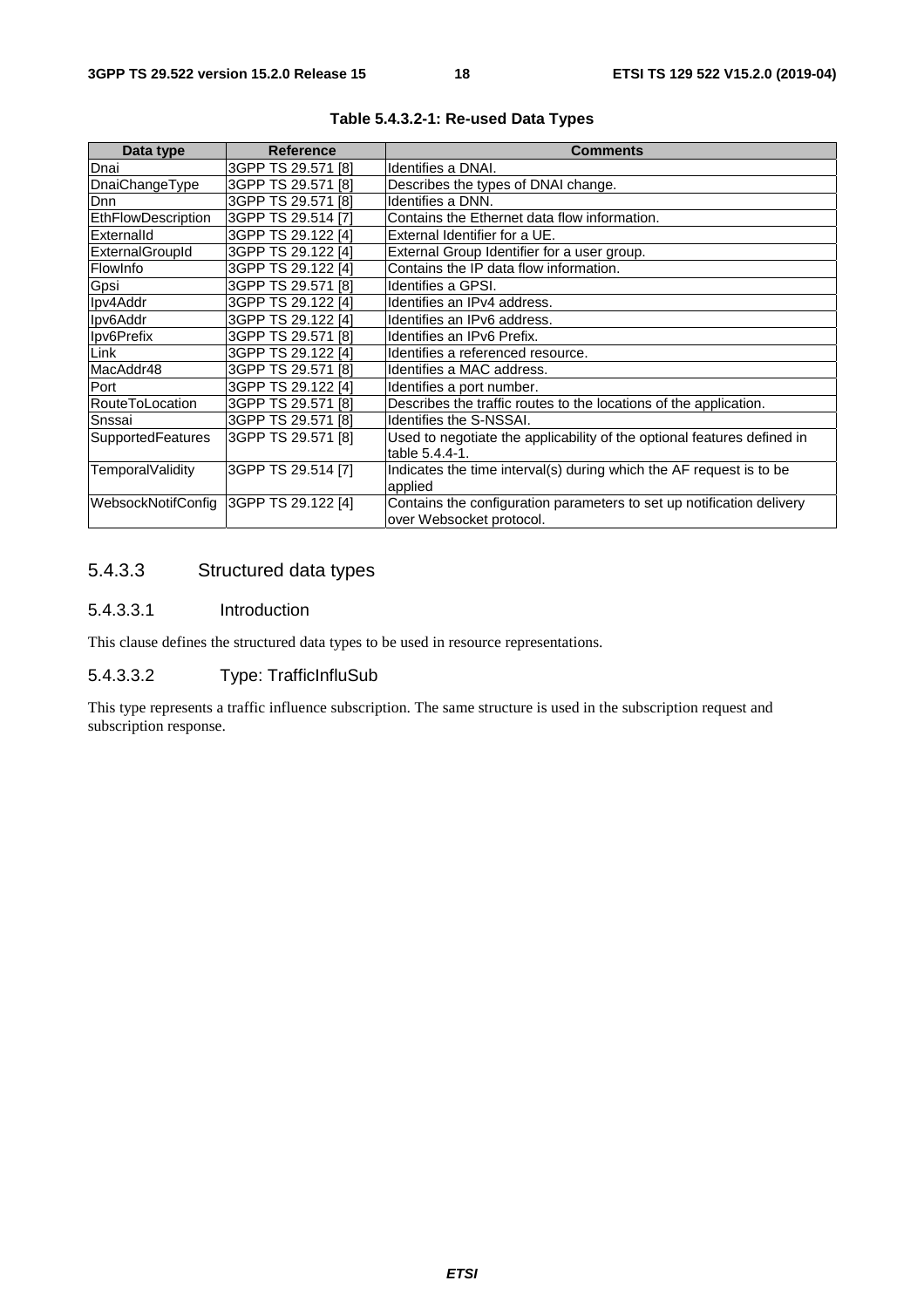**Table 5.4.3.3.2-1: Definition of type TrafficInfluSub**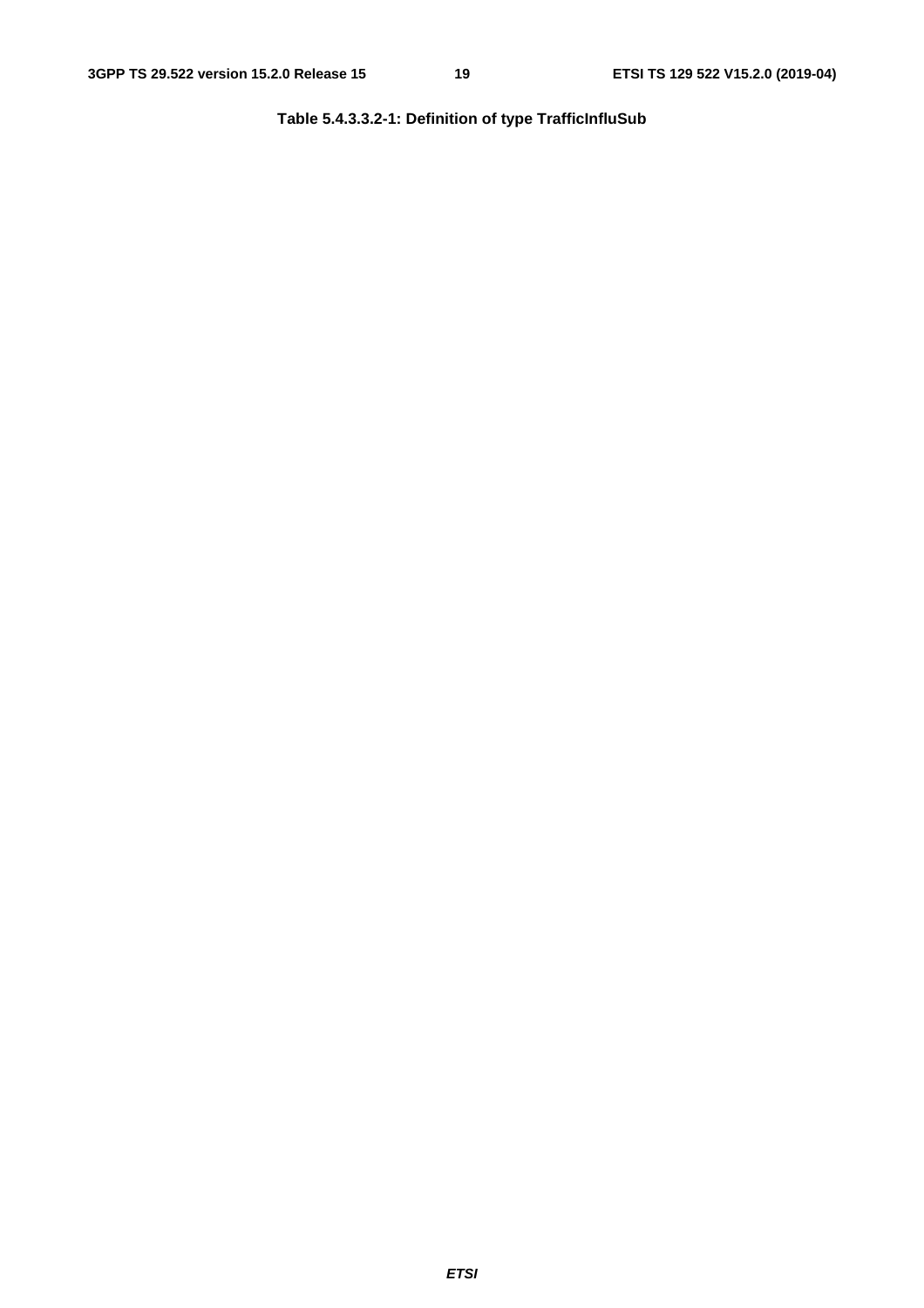| <b>Attribute name</b>       | Data type                  | P              | <b>Cardinality</b>      | <b>Description</b>                                                                                                                                                                                                                 | <b>Applicability</b><br>(NOTE 1) |
|-----------------------------|----------------------------|----------------|-------------------------|------------------------------------------------------------------------------------------------------------------------------------------------------------------------------------------------------------------------------------|----------------------------------|
| afServiceId                 | string                     | O              | 0.1                     | Identifies a service on behalf of<br>which the AF is issuing the<br>request.                                                                                                                                                       |                                  |
| afAppId                     | string                     | O              | 0.1                     | Identifies an application.<br>(NOTE 3)                                                                                                                                                                                             |                                  |
| afTransId                   | string                     | O              | 0.1                     | Identifies an NEF Northbound<br>interface transaction,<br>generated by the AF.                                                                                                                                                     |                                  |
| appReloInd                  | boolean                    | $\circ$        | 0.1                     | Identifies whether an<br>application can be relocated<br>once a location of the<br>application has been selected.<br>Set to "true" if it can be<br>relocated; otherwise set to<br>"false". Default value is "false"<br>if omitted. |                                  |
| dnn                         | Dnn                        | O              | 0.1                     | Identifies a DNN.                                                                                                                                                                                                                  |                                  |
| snssai                      | Snssai                     | $\overline{O}$ | 0.1                     | Identifies an S-NSSAI.                                                                                                                                                                                                             |                                  |
| externalGroupId             | ExternalGroupId            | $\Omega$       | 0.1                     | Identifies a group of users.<br>(NOTE 2)                                                                                                                                                                                           |                                  |
| anyUeInd                    | boolean                    | $\overline{O}$ | 0.1                     | Identifies whether the AF<br>request applies to any UE. This<br>attribute shall set to "true" if<br>applicable for any UE,<br>otherwise, set to "false".                                                                           |                                  |
| subscribedEvents            | array(SubscribedE<br>vent) | O              | 1N                      | (NOTE 2)<br>Identifies the requirement to be<br>notified of the event(s).                                                                                                                                                          |                                  |
| gpsi                        | Gpsi                       | O              | 0.1                     | Identifies a user.<br>(NOTE 2)                                                                                                                                                                                                     |                                  |
| ipv4Addr                    | Ipv4Addr                   | $\circ$        | 0.1                     | Identifies the IPv4 address.<br>(NOTE 2)                                                                                                                                                                                           |                                  |
| ipv6Addr                    | Ipv6Addr                   | O              | 0.1                     | Identifies the IPv6 address.<br>(NOTE 2)                                                                                                                                                                                           |                                  |
| macAddr                     | MacAddr48                  | $\circ$        | 0.1                     | Identifies the MAC address.                                                                                                                                                                                                        |                                  |
| dnaiChgType                 | DnaiChangeType             | O              | 0.1                     | Identifies a type of notification<br>regarding UP path<br>management event.                                                                                                                                                        |                                  |
| notificationDestinatio<br>n | Link                       | $\overline{C}$ | 0.1                     | Contains the Callback URL to<br>receive the notification from the<br>NEF.<br>It shall be present if the<br>"subscribedEvents" is present.                                                                                          |                                  |
| requestTestNotificati<br>on | boolean                    | O              | 0.1                     | Set to true by the SCS/AS to<br>request the NEF to send a test<br>notification as defined in<br>subclause 5.2.5.3 of<br>3GPP TS 29.122 [4]. Set to<br>false or omitted otherwise.                                                  | Notification_te<br>st_event      |
| websockNotifConfig          | WebsockNotifConfi<br>g     | O              | 0.1                     | Configuration parameters to<br>set up notification delivery over<br>Websocket protocol.                                                                                                                                            | Notification_w<br>ebsocket       |
| self<br>trafficFilters      | Link<br>array(FlowInfo)    | C<br>O         | 0.1<br>$\overline{1}$ N | Link to this resource.<br>This parameter shall be<br>supplied by the NEF in HTTP<br>responses that include an<br>object of TrafficInfluSub type<br>Identifies IP packet filters.                                                   |                                  |
|                             |                            |                |                         | (NOTE 3)                                                                                                                                                                                                                           |                                  |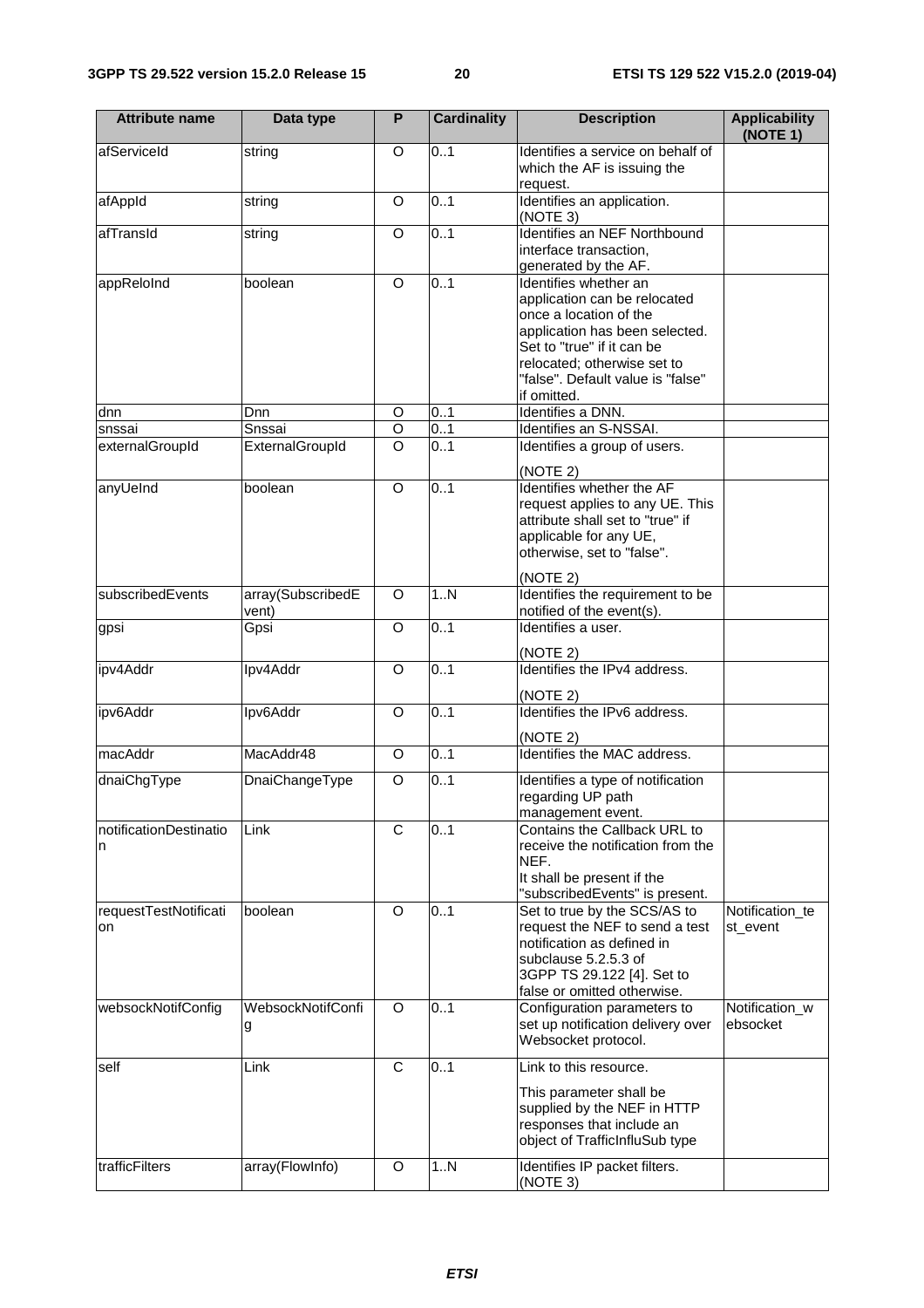| ethTrafficFilters     |                                                                                                                                                                                                                                                                   | array(EthFlowDesc<br>ription) | O | 1N | <b>Identifies Ethernet packet</b><br>filters.<br>(NOTE 3)                                                                                                                                                   |  |
|-----------------------|-------------------------------------------------------------------------------------------------------------------------------------------------------------------------------------------------------------------------------------------------------------------|-------------------------------|---|----|-------------------------------------------------------------------------------------------------------------------------------------------------------------------------------------------------------------|--|
| <b>ItrafficRoutes</b> |                                                                                                                                                                                                                                                                   | array(RouteToLoca<br>tion)    | O | 1N | Identifies the N6 traffic routing<br>requirement.                                                                                                                                                           |  |
| tempValidities        |                                                                                                                                                                                                                                                                   | array(TemporalVali<br>dity)   | O | 1N | Indicates the time interval(s)<br>during which the AF request is<br>to be applied.                                                                                                                          |  |
| validGeoZoneIds       |                                                                                                                                                                                                                                                                   | array(string)                 | O | 1N | Identifies a geographic zone<br>that the AF request applies<br>only to the traffic of UE(s)<br>located in this specific zone.                                                                               |  |
| suppFeat              |                                                                                                                                                                                                                                                                   | SupportedFeatures             | C | 01 | Indicates the list of Supported<br>lfeatures used as described in<br>subclause 5.4.4.<br>This attribute shall be provided<br>in the POST request and in the<br>response of successful<br>resource creation. |  |
| <b>NOTE 1:</b>        | Properties marked with a feature as defined in subclause 5.4.4 are applicable as described in<br>subclause 5.2.7 of 3GPP TS 29.122 [4]. If no feature is indicated, the related property applies for all<br>the features.                                         |                               |   |    |                                                                                                                                                                                                             |  |
| NOTE 2:<br>NOTE 3:    | One of individual UE identifier (i.e. "gpsi", "ipv4Addr" or "ipv6Addr"), External Group Identifier (i.e.<br>"externalGroupId") or any UE indication "anyUeInd" shall be included.<br>One of "afAppId", "trafficFilters" or "ethTrafficFilters" shall be included. |                               |   |    |                                                                                                                                                                                                             |  |

### 5.4.3.3.3 Type: TrafficInfluSubPatch

This type represents a subscription of traffic influence parameters provided by the AF to the NEF. The structure is used for HTTP PATCH request.

| <b>Attribute name</b> | Data type                                                   | P | <b>Cardinality</b> | <b>Description</b>                                                                                                                   | <b>Applicability</b> |
|-----------------------|-------------------------------------------------------------|---|--------------------|--------------------------------------------------------------------------------------------------------------------------------------|----------------------|
| appReloInd            | boolean                                                     | O | 01                 | Identifies whether an application can<br>be relocated once a location of the<br>application has been selected.<br>(NOTE)             |                      |
| trafficFilters        | array(FlowInfo)                                             | O | 1N                 | Identifies IP packet filters.                                                                                                        |                      |
| ethTrafficFilters     | array(EthFlowDe<br>scription)                               | O | 1N                 | Identifies Ethernet packet filters.                                                                                                  |                      |
| trafficRoutes         | array(RouteToLo<br>cation)                                  | O | 1N                 | Identifies the N6 traffic routing<br>requirement.<br>(NOTE)                                                                          |                      |
| tempValidities        | array(TemporalV<br>alidity)                                 | O | 1N                 | Indicates the time interval(s) during<br>which the AF request is to be applied.<br>(NOTE)                                            |                      |
| validGeoZoneIds       | array(string)                                               | O | 1N                 | Identifies a geographic zone that the<br>AF request applies only to the traffic of<br>UE(s) located in this specific zone.<br>(NOTE) |                      |
| NOTE:                 | The value of the property shall be set to NULL for removal. |   |                    |                                                                                                                                      |                      |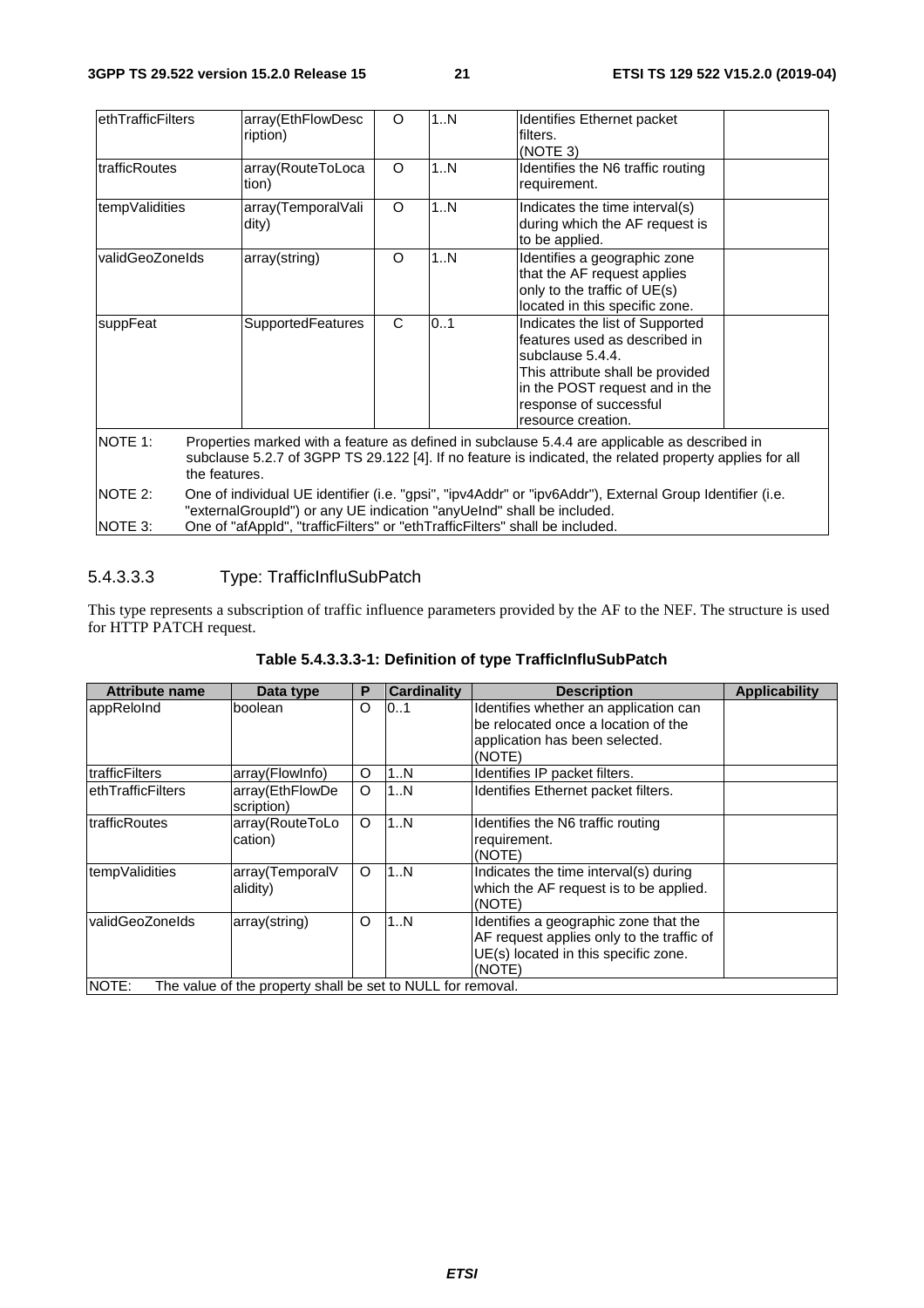#### 5.4.3.3.4 Type: EventNotification

| <b>Attribute name</b> | Data type              | P                  | <b>Cardinality</b> | <b>Description</b>                                                                                                                                                                                           | <b>Applicability</b><br>(NOTE) |
|-----------------------|------------------------|--------------------|--------------------|--------------------------------------------------------------------------------------------------------------------------------------------------------------------------------------------------------------|--------------------------------|
| afTransId             | string                 | O                  | $\overline{0}$ 1   | Identifies an NEF Northbound<br>interface transaction, generated by the<br>AF.                                                                                                                               |                                |
| dnaiChgType           | DnaiChangeType         | M                  | $\mathbf{1}$       | Identifies the type of notification<br>regarding UP path management<br>event.                                                                                                                                |                                |
| sourceTrafficRoute    | RouteToLocation        | $\circ$            | $\overline{0}$ .1  | Identifies the N6 traffic routing<br>information associated to the source<br>DNAI.<br>Shall be present if the<br>"subscribedEvent" sets to<br>"UP_PATH_CHANGE".                                              |                                |
| subscribedEvent       | SubscribedEvent        | M                  | 1                  | Identifies a UP path management<br>event the AF requested to be notified<br>of.                                                                                                                              |                                |
| targetTrafficRoute    | <b>RouteToLocation</b> | $\circ$            | 0.1                | Identifies the N6 traffic routing<br>information associated to the target<br>DNAI.<br>Shall be present if the<br>"subscribedEvent" sets to<br>"UP_PATH_CHANGE".                                              |                                |
| gpsi                  | Gpsi                   | O                  | 0.1                | Identifies a user.                                                                                                                                                                                           |                                |
| srcUelpv4Addr         | Ipv4Addr               | $\overline{\circ}$ | 0.1                | The IPv4 Address of the served UE for<br>the source DNAI.                                                                                                                                                    |                                |
| srcUelpv6Prefix       | Ipv6Prefix             | O                  | 0.1                | The Ipv6 Address Prefix of the served<br>UE for the source DNAI.                                                                                                                                             |                                |
| tgtUelpv4Addr         | Ipv4Addr               | O                  | 0.1                | The IPv4 Address of the served UE for<br>the target DNAI.                                                                                                                                                    |                                |
| tgtUelpv6Prefix       | Ipv6Prefix             | O                  | 0.1                | The Ipv6 Address Prefix of the served<br>UE for the target DNAI.                                                                                                                                             |                                |
| ueMac                 | MacAddr48              | O                  | 0.1                | UE MAC address of the served UE.                                                                                                                                                                             |                                |
| NOTE:<br>features.    |                        |                    |                    | Properties marked with a feature as defined in subclause 5.4.4 are applicable as described in<br>subclause 5.2.7 of 3GPP TS 29.122 [4]. If no feature is indicated, the related property applies for all the |                                |

#### **Table 5.4.3.3.4-1: Definition of type EventNotification**

#### 5.4.3.4 Simple data types and enumerations

#### 5.4.3.4.1 Introduction

This subclause defines simple data types and enumerations that can be referenced from data structures defined in the previous subclauses.

#### 5.4.3.4.2 Simple data types

The simple data types defined in table 5.4.3.4.2-1 shall be supported.

#### **Table 5.4.3.4.2-1: Simple data types**

| <b>Type Name</b> | <b>Definition</b><br><b>vpe</b> | <b>Description</b> | cability |
|------------------|---------------------------------|--------------------|----------|
|                  |                                 |                    |          |

#### 5.4.3.4.3 Enumeration: SubscribedEvent

The enumeration SubscribedEvent represents the type of UP patch management events of which the AF requests to be notified. It shall comply with the provisions defined in table 5.4.3.4.3-1.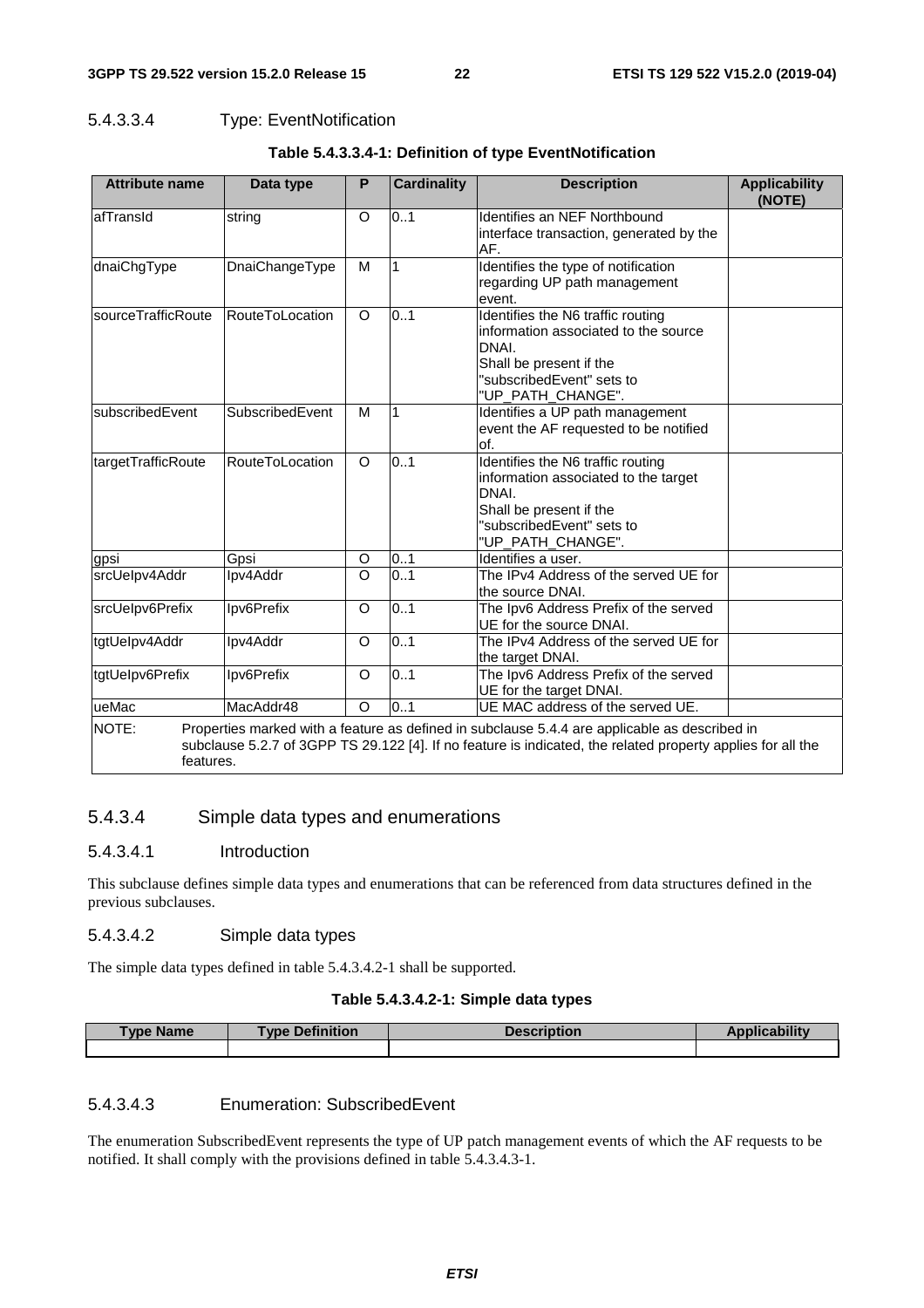**Table 5.4.3.4.3-1: Enumeration SubscribedEvent** 

| <b>Enumeration value</b> | <b>Description</b>                                                           |
|--------------------------|------------------------------------------------------------------------------|
| I UP PATH CHANGE         | The AF requests to be notified when the UP path changes for the PDU session. |

### 5.4.4 Used Features

The table below defines the features applicable to the TrafficInfluence API. Those features are negotiated as described in subclause 5.2.7 of 3GPP TS 29.122 [4].

| Table 5.4.4-1: Features used by TrafficInfluence API |  |
|------------------------------------------------------|--|
|------------------------------------------------------|--|

| <b>Feature</b><br>number | <b>Feature Name</b>     | <b>Description</b>                                                                                                                                                                    |
|--------------------------|-------------------------|---------------------------------------------------------------------------------------------------------------------------------------------------------------------------------------|
|                          | Notification websocket  | The delivery of notifications over Websocket is supported as described in<br>3GPP TS 29.122 [4]. This feature requires that the Notification_test_event<br>feature is also supported. |
| ົ                        | Notification test event | The testing of notification connection is supported as described in<br>3GPP TS 29.122 [4].                                                                                            |

## 6 Security

TLS (IETF RFC 5246 [4]) shall be used to support the security communication between the NEF and the AF over NEF Northbound interface as defined in subclause 12 of 3GPP TS 33.501 [6]. The access to the SCEF northbound APIs shall be authorized by means of OAuth2 protocol (see IETF RFC 6749 [13]), based on local configuration, using the "Client Credentials" authorization grant. If OAuth2 is used, a client, prior to consuming services offered by the NEF Northbound APIs, shall obtain a "token" from the authorization server.

## 7 Using Common API Framework

## 7.1 General

When CAPIF is used with an NEF that is used for external exposure, the NEF shall support the following as defined in 3GPP TS 29.222 [12]:

- the API exposing function and related APIs over CAPIF-2/2e and CAPIF-3 reference points;
- the API publishing function and related APIs over CAPIF-4 reference point;
- the API management function and related APIs over CAPIF-5 reference point; and
- at least one of the security methods for authentication and authorization, and related security mechanisms.

In a centralized deployment as defined in 3GPP TS 23.222 [11], where the CAPIF core function and API provider domain functions are co-located, the interactions between the CAPIF core function and API provider domain functions may be independent of CAPIF-3, CAPIF-4 and CAPIF-5 reference points.

## 7.2 Security

When CAPIF is used for external exposure, before invoking the API exposed by the NEF, the AF as API invoker shall negotiate the security method (PKI, TLS-PSK or OAUTH2) with CAPIF core function and ensure the NEF has enough credential to authenticate the AF (see 3GPP TS 29.222 [12], subclause 5.6.2.2 and subclause 6.2.2.2).

If PKI or TLS-PSK is used as the selected security method between the AF and the NEF, upon API invocation, the NEF shall retrieve the authorization information from the CAPIF core function as described in 3GPP TS 29.222 [12], subclause 5.6.2.4.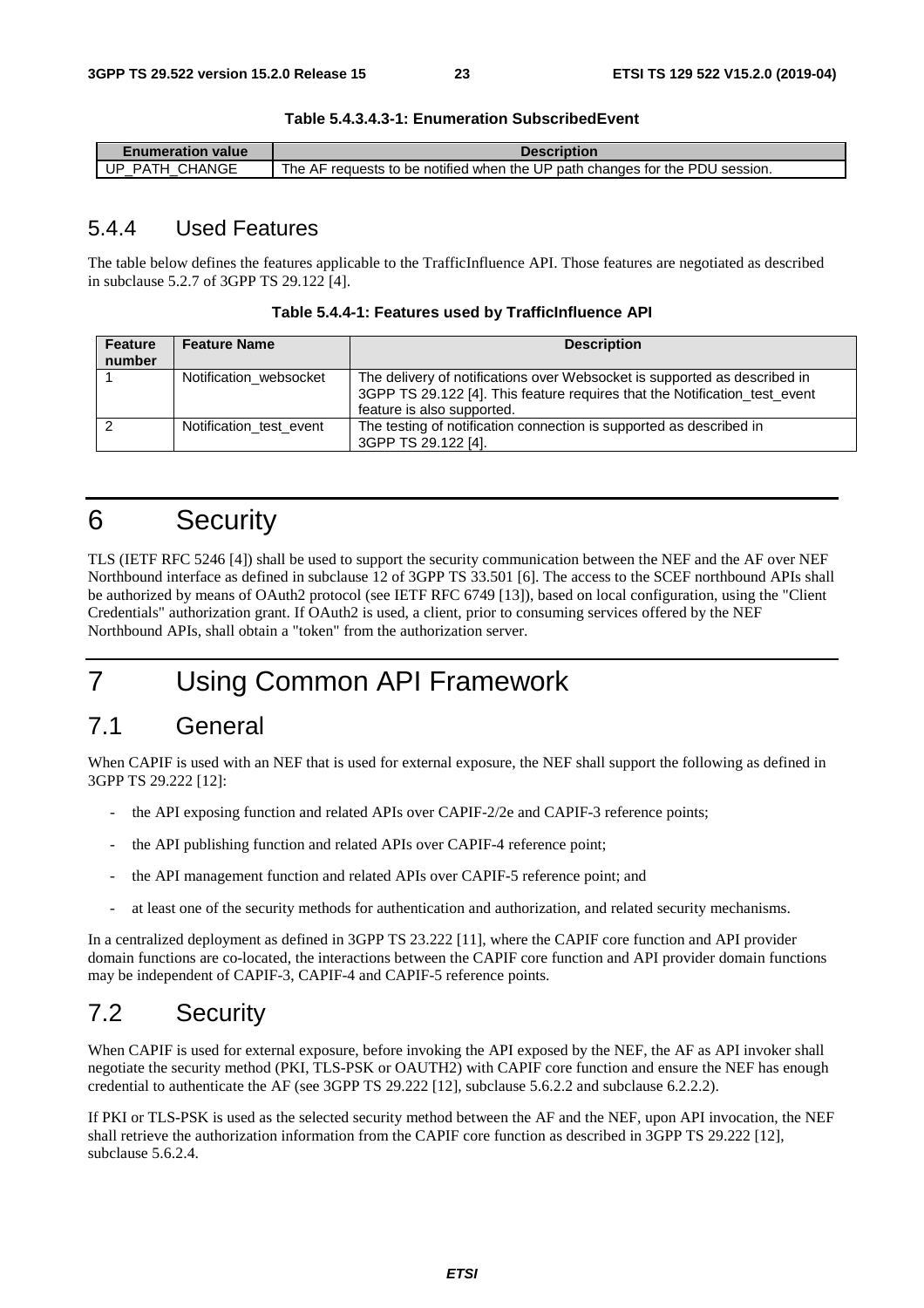As indicated in 3GPP TS 33.122 [14], the access to the NEF northbound APIs may be authorized by means of the OAuth2 protocol (see IETF RFC 6749 [15]), using the "Client Credentials" authorization grant, where the CAPIF core function (see 3GPP TS 29.222 [12]) plays the role of the authorization server.

NOTE 1: In this release, only "Client Credentials" authorization grant is supported.

If OAuth2 is used as the selected security method between the AF and the NEF, the AF, prior to consuming services offered by the NEF northbound APIs, shall obtain a "token" from the authorization server, by invoking the Obtain\_Authorization service, as described in 3GPP TS 29.222 [12], subclause 5.6.2.3.2.

The NEF northbound APIs do not define any scopes for OAuth2 authorization. It is the NEF responsibility to check whether the AF is authorized to use an API based on the "token". Once the NEF verifies the "token", it shall check whether the NEF identifier in the "token" matches its own published identifier, and whether the API name in the "token" matches its own published API name. If those checks are passed, the AF has full authority to access any resource or operation for the invoked API.

NOTE 2: For aforementioned security methods, the NEF needs to apply admission control according to access control policies after performing the authorization checks.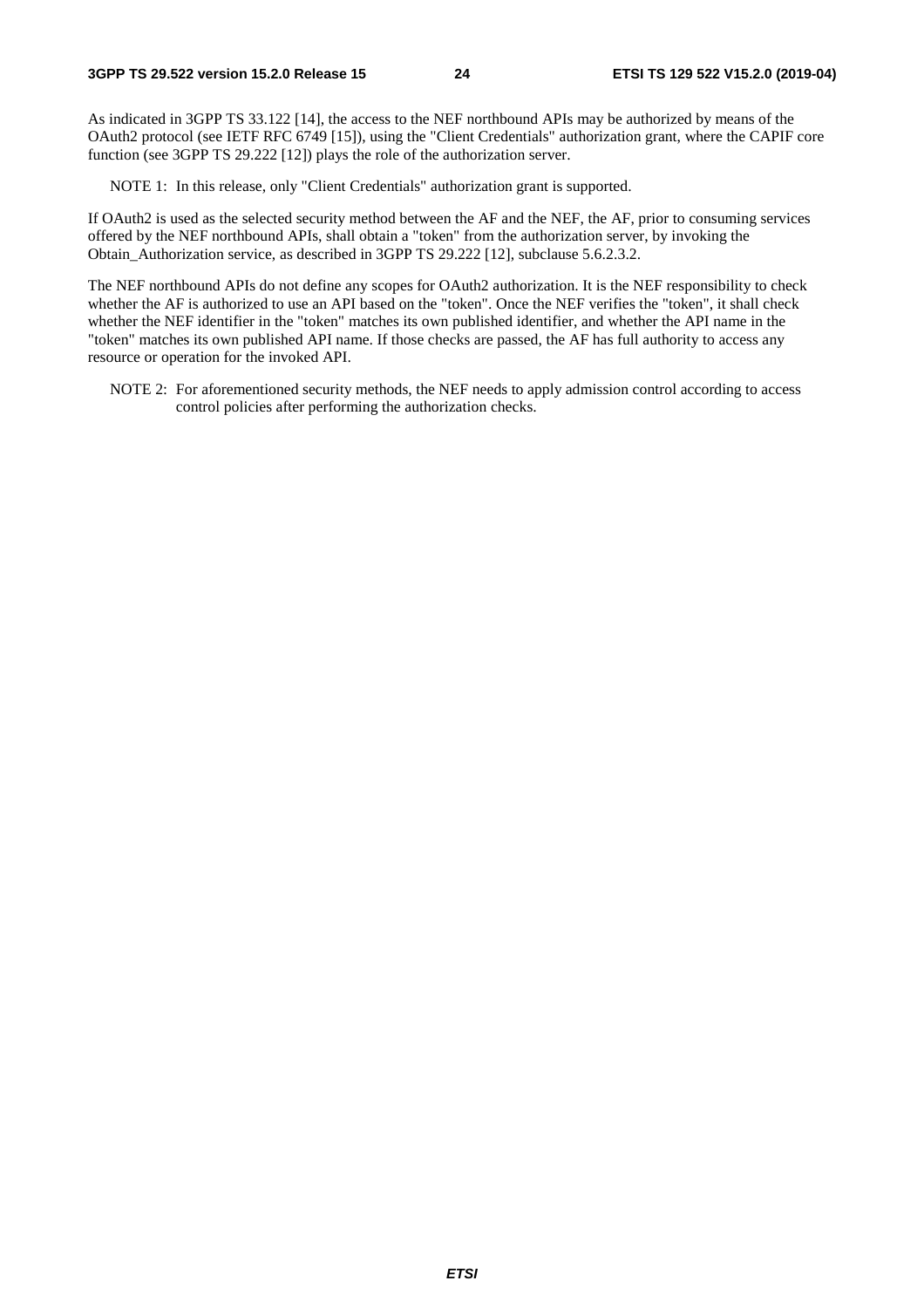## Annex A (normative): OpenAPI representation for NEF Northbound APIs

## A.1 General

This Annex is based on the OpenAPI 3.0.0 specification [5] and provides corresponding representations of all APIs defined in the present specification.

NOTE: An OpenAPIs representation embeds JSON Schema representations of HTTP message bodies.

## A.2 TrafficInfluence API

```
openapi: 3.0.0 
info: 
 title: 3gpp-traffic-influence 
 version: "1.0.0" 
externalDocs: 
   description: 3GPP TS 29.522 V15.2.0; 5G System; Network Exposure Function Northbound APIs. 
   url: 'http://www.3gpp.org/ftp/Specs/archive/29_series/29.522/' 
security: 
   - {} 
   - oAuth2ClientCredentials: [] 
servers: 
   - url: '{apiRoot}/3gpp-traffic-influence/v1' 
     variables: 
       apiRoot: 
         default: https://example.com 
         description: apiRoot as defined in subclause 5.2.4 of 3GPP TS 29.122. 
paths: 
   /{afId}/subscriptions: 
     parameters: 
       - name: afId 
         in: path 
         description: Identifier of the AF 
         required: true 
         schema: 
           type: string 
     get: 
       summary: read all of the active subscriptions for the AF 
       tags: 
          - TrafficInfluence API SCS/AS level GET Operation 
       responses: 
          '200': 
           description: OK. 
           content: 
              application/json: 
                schema: 
                  type: array 
                  items: 
                     $ref: '#/components/schemas/TrafficInfluSub' 
          '400': 
           $ref: 'TS29122_CommonData.yaml#/components/responses/400' 
          '401': 
            $ref: 'TS29122_CommonData.yaml#/components/responses/401' 
          '403': 
           $ref: 'TS29122_CommonData.yaml#/components/responses/403' 
          '404': 
            $ref: 'TS29122_CommonData.yaml#/components/responses/404' 
          '406': 
            $ref: 'TS29122_CommonData.yaml#/components/responses/406' 
          '429': 
                  $ref: 'TS29122_CommonData.yaml#/components/responses/429' 
          '500': 
            $ref: 'TS29122_CommonData.yaml#/components/responses/500' 
          '503': 
           $ref: 'TS29122_CommonData.yaml#/components/responses/503' 
         default: 
            $ref: 'TS29122_CommonData.yaml#/components/responses/default'
```
post: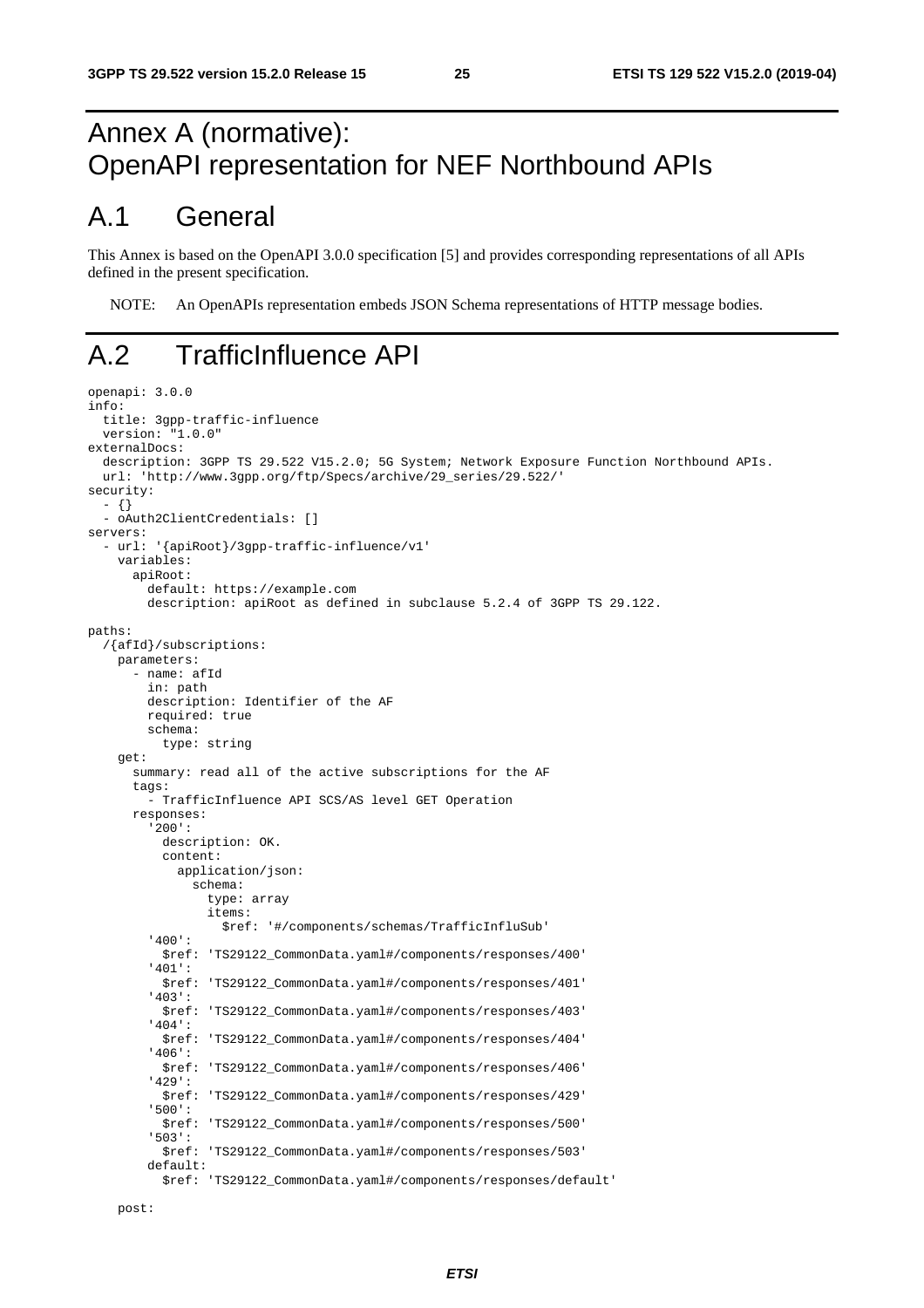summary: Creates a new subscription resource tags: - TrafficInfluence API Subscription level POST Operation requestBody: description: Request to create a new subscription resource required: true content: application/json: schema: \$ref: '#/components/schemas/TrafficInfluSub' callbacks: notificationDestination: '{request.body#/notificationDestination}': post: requestBody: # contents of the callback message required: true content: application/json: schema: \$ref: '#/components/schemas/EventNotification' responses: '204': description: No Content (successful notification) '400': \$ref: 'TS29122\_CommonData.yaml#/components/responses/400' '401': \$ref: 'TS29122\_CommonData.yaml#/components/responses/401' '403': \$ref: 'TS29122\_CommonData.yaml#/components/responses/403' '404': \$ref: 'TS29122\_CommonData.yaml#/components/responses/404' '411': \$ref: 'TS29122\_CommonData.yaml#/components/responses/411' '413': \$ref: 'TS29122\_CommonData.yaml#/components/responses/413' '415': \$ref: 'TS29122\_CommonData.yaml#/components/responses/415' '429': \$ref: 'TS29122\_CommonData.yaml#/components/responses/429' '500': \$ref: 'TS29122\_CommonData.yaml#/components/responses/500' '503': \$ref: 'TS29122\_CommonData.yaml#/components/responses/503' default: \$ref: 'TS29122\_CommonData.yaml#/components/responses/default' responses: '201': description: Created (Successful creation of subscription) content: application/json: schema: \$ref: '#/components/schemas/TrafficInfluSub' headers: Location: description: 'Contains the URI of the newly created resource' required: true schema: type: string '400': \$ref: 'TS29122\_CommonData.yaml#/components/responses/400' '401': \$ref: 'TS29122\_CommonData.yaml#/components/responses/401' '403': \$ref: 'TS29122\_CommonData.yaml#/components/responses/403' '404': \$ref: 'TS29122\_CommonData.yaml#/components/responses/404' '411': \$ref: 'TS29122\_CommonData.yaml#/components/responses/411' '413': \$ref: 'TS29122\_CommonData.yaml#/components/responses/413' '415': \$ref: 'TS29122\_CommonData.yaml#/components/responses/415' '429': \$ref: 'TS29122\_CommonData.yaml#/components/responses/429' '500': \$ref: 'TS29122\_CommonData.yaml#/components/responses/500' '503': \$ref: 'TS29122\_CommonData.yaml#/components/responses/503'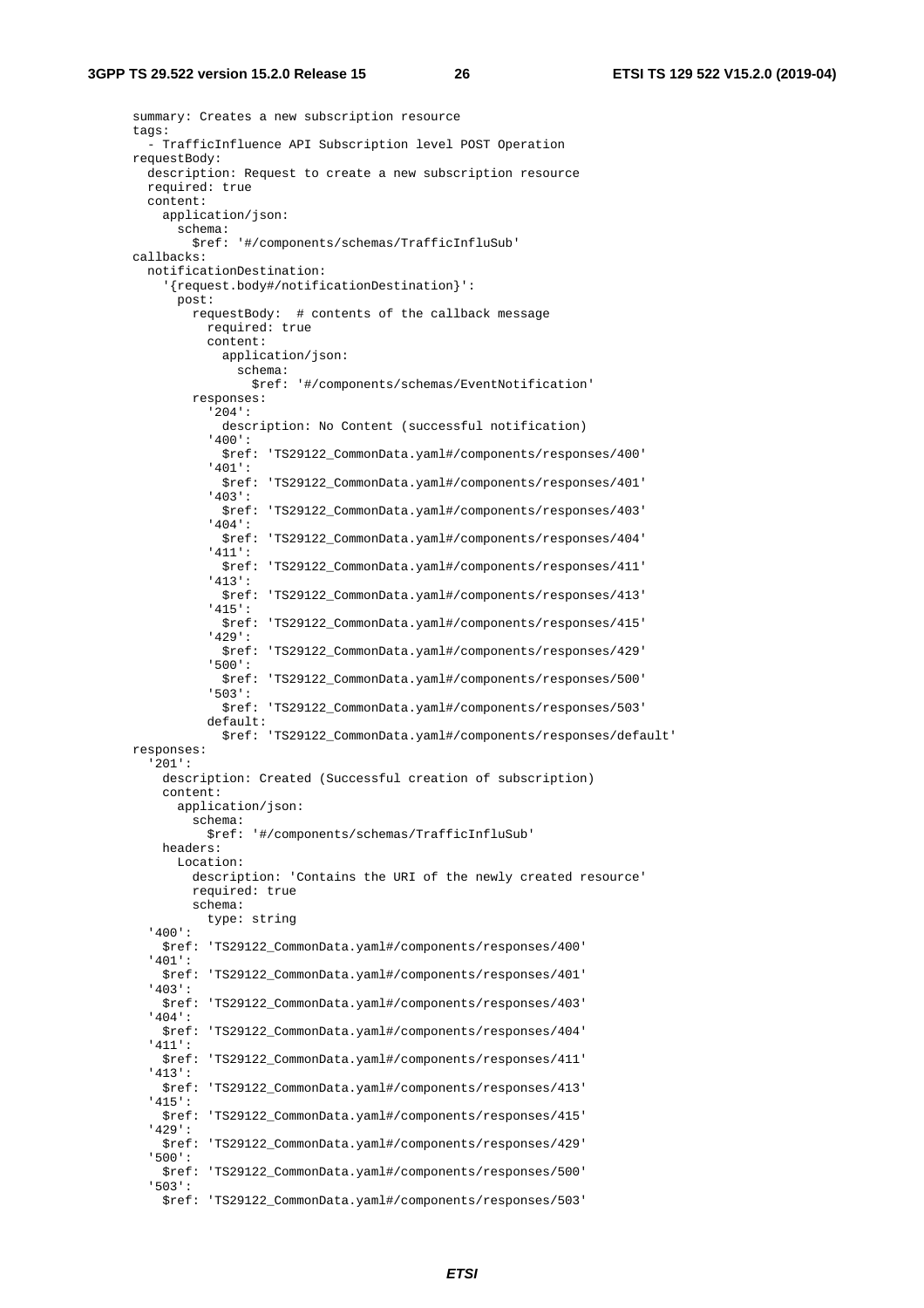default: \$ref: 'TS29122\_CommonData.yaml#/components/responses/default' /{afId}/subscriptions/{subscriptionId}: parameters: - name: afId in: path description: Identifier of the AF required: true schema: type: string - name: subscriptionId in: path description: Identifier of the subscription resource required: true schema: type: string get: summary: read an active subscriptions for the SCS/AS and the subscription Id tags: - TrafficInfluence API Subscription level GET Operation responses: '200': description: OK (Successful get the active subscription) content: application/json: schema: \$ref: '#/components/schemas/TrafficInfluSub' '400': \$ref: 'TS29122\_CommonData.yaml#/components/responses/400' '401': \$ref: 'TS29122\_CommonData.yaml#/components/responses/401' '403': \$ref: 'TS29122\_CommonData.yaml#/components/responses/403' '404': \$ref: 'TS29122\_CommonData.yaml#/components/responses/404' '406': \$ref: 'TS29122\_CommonData.yaml#/components/responses/406' '429': \$ref: 'TS29122\_CommonData.yaml#/components/responses/429' '500': \$ref: 'TS29122\_CommonData.yaml#/components/responses/500' '503': \$ref: 'TS29122\_CommonData.yaml#/components/responses/503' default: \$ref: 'TS29122\_CommonData.yaml#/components/responses/default' put: summary: Updates/replaces an existing subscription resource tags: - TrafficInfluence API subscription level PUT Operation requestBody: description: Parameters to update/replace the existing subscription required: true content: application/ison: schema: \$ref: '#/components/schemas/TrafficInfluSub' responses: '200': description: OK (Successful update of the subscription) content: application/json: schema: \$ref: '#/components/schemas/TrafficInfluSub' '400': \$ref: 'TS29122\_CommonData.yaml#/components/responses/400' '401': \$ref: 'TS29122\_CommonData.yaml#/components/responses/401' '403': \$ref: 'TS29122\_CommonData.yaml#/components/responses/403' '404': \$ref: 'TS29122\_CommonData.yaml#/components/responses/404' '411': \$ref: 'TS29122\_CommonData.yaml#/components/responses/411' '413': \$ref: 'TS29122\_CommonData.yaml#/components/responses/413' '415':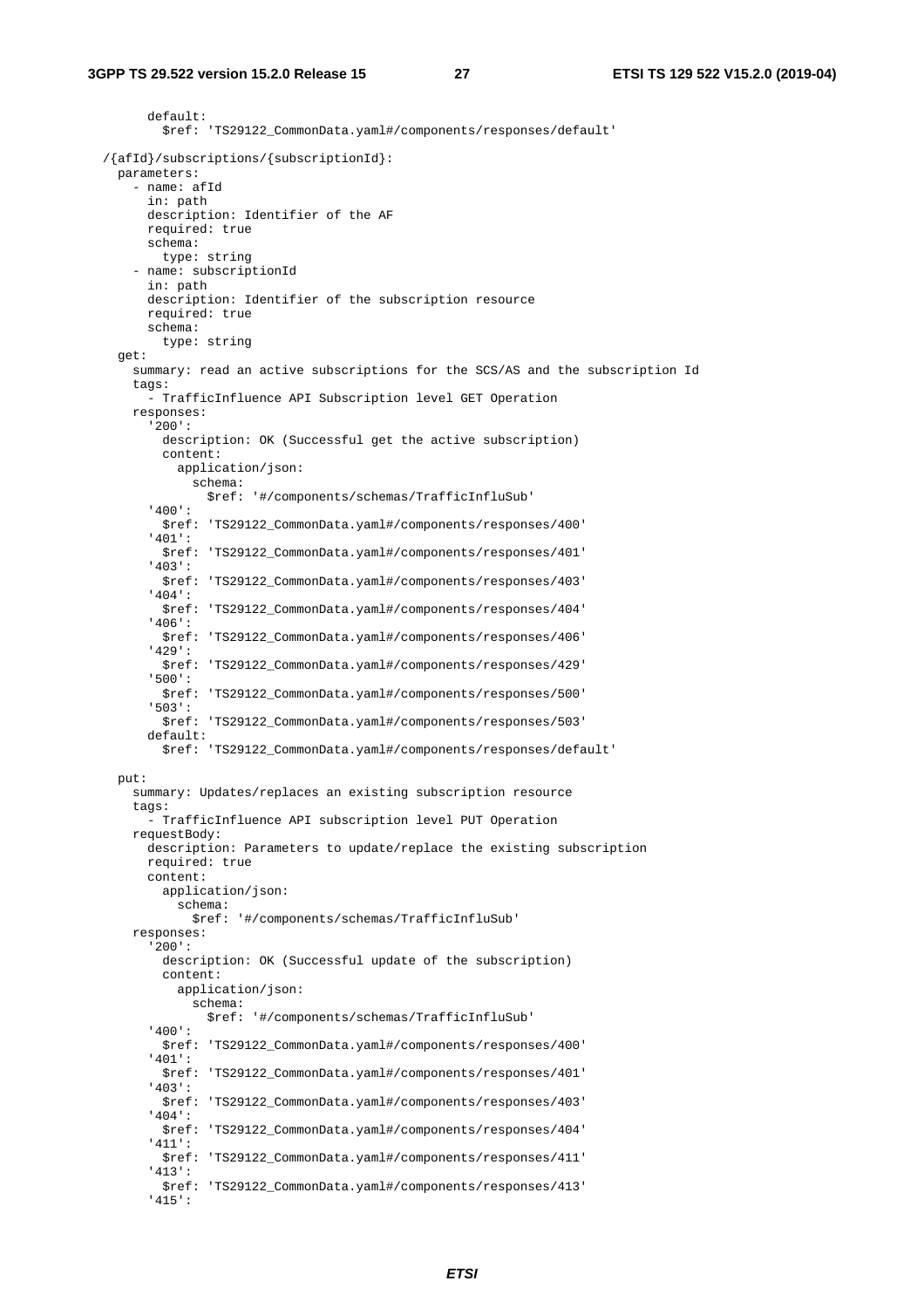\$ref: 'TS29122\_CommonData.yaml#/components/responses/415' '429': \$ref: 'TS29122\_CommonData.yaml#/components/responses/429' '500': \$ref: 'TS29122\_CommonData.yaml#/components/responses/500' '503': \$ref: 'TS29122\_CommonData.yaml#/components/responses/503' default: \$ref: 'TS29122\_CommonData.yaml#/components/responses/default' patch: summary: Updates/replaces an existing subscription resource tags: - TrafficInfluence API subscription level PATCH Operation requestBody: required: true content: application/merge-patch+json: schema: \$ref: '#/components/schemas/TrafficInfluSubPatch' responses: '200': description: OK. The subscription was modified successfully. content: application/json: schema: \$ref: '#/components/schemas/TrafficInfluSub' '400': \$ref: 'TS29122\_CommonData.yaml#/components/responses/400' '401': \$ref: 'TS29122\_CommonData.yaml#/components/responses/401' '403': \$ref: 'TS29122\_CommonData.yaml#/components/responses/403' '404': \$ref: 'TS29122\_CommonData.yaml#/components/responses/404' '411': \$ref: 'TS29122\_CommonData.yaml#/components/responses/411' '413': \$ref: 'TS29122\_CommonData.yaml#/components/responses/413' '415': \$ref: 'TS29122\_CommonData.yaml#/components/responses/415' '429': \$ref: 'TS29122\_CommonData.yaml#/components/responses/429' '500': \$ref: 'TS29122\_CommonData.yaml#/components/responses/500' '503': \$ref: 'TS29122\_CommonData.yaml#/components/responses/503' default: \$ref: 'TS29122\_CommonData.yaml#/components/responses/default' delete: summary: Deletes an already existing subscription tags: - TrafficInfluence API Subscription level DELETE Operation responses: '204': description: No Content (Successful deletion of the existing subscription) '400': \$ref: 'TS29122\_CommonData.yaml#/components/responses/400' '401': \$ref: 'TS29122\_CommonData.yaml#/components/responses/401' '403': \$ref: 'TS29122\_CommonData.yaml#/components/responses/403' '404': \$ref: 'TS29122\_CommonData.yaml#/components/responses/404' '429': \$ref: 'TS29122\_CommonData.yaml#/components/responses/429' '500': \$ref: 'TS29122\_CommonData.yaml#/components/responses/500' '503': \$ref: 'TS29122\_CommonData.yaml#/components/responses/503' default: \$ref: 'TS29122\_CommonData.yaml#/components/responses/default' components: securitySchemes: oAuth2ClientCredentials:

```
 type: oauth2
```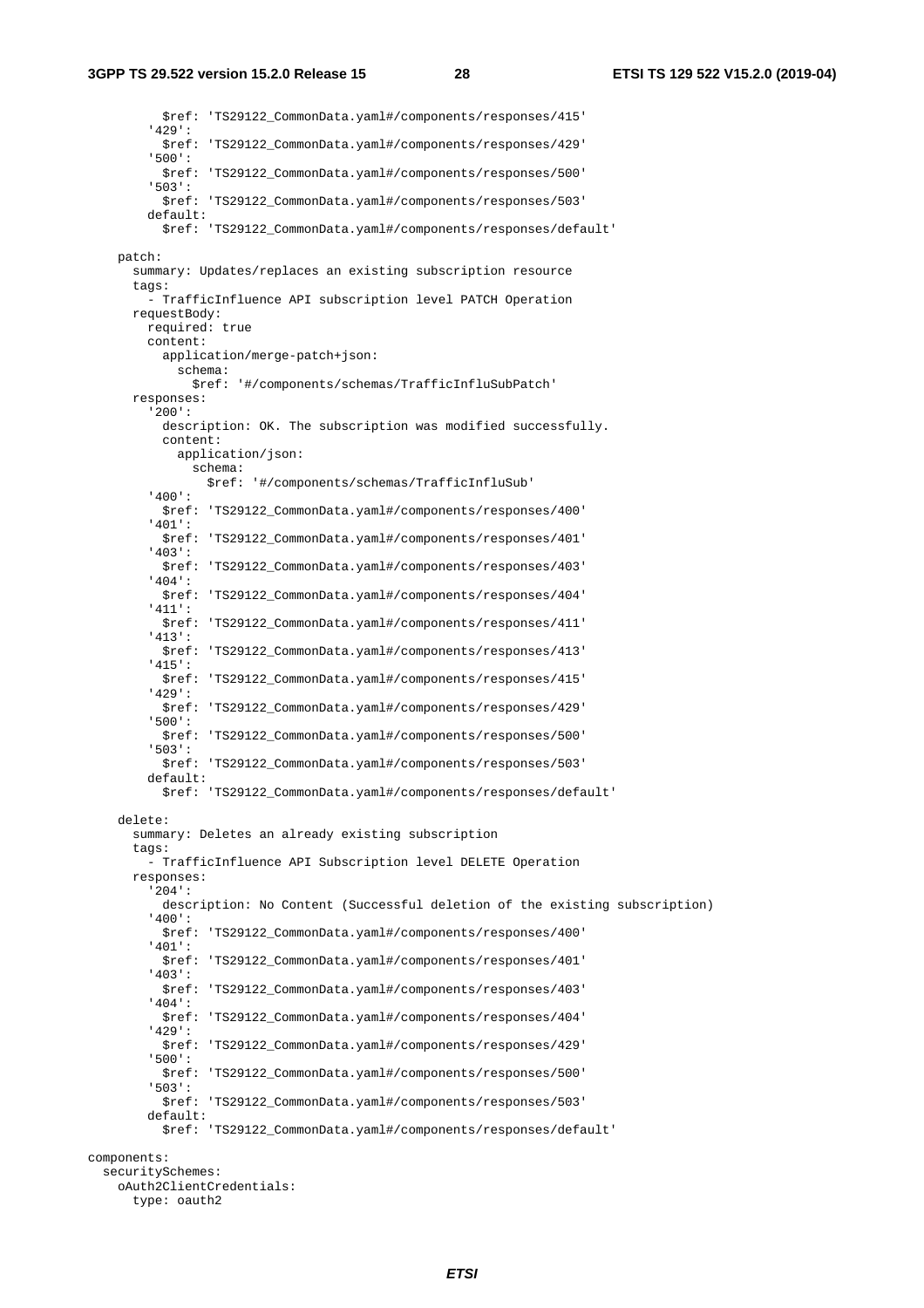flows: clientCredentials: tokenUrl: '{tokenUrl}' scopes: {} schemas: TrafficInfluSub: type: object properties: afServiceId: type: string description: Identifies a service on behalf of which the AF is issuing the request. afAppId: type: string description: Identifies an application. afTransId: type: string description: Identifies an NEF Northbound interface transaction, generated by the AF. appReloInd: type: boolean description: Identifies whether an application can be relocated once a location of the application has been selected. dnn: \$ref: 'TS29571\_CommonData.yaml#/components/schemas/Dnn' snssai: \$ref: 'TS29571\_CommonData.yaml#/components/schemas/Snssai' externalGroupId: \$ref: 'TS29122\_CommonData.yaml#/components/schemas/ExternalGroupId' anyUeInd: type: boolean description: Identifies whether the AF request applies to any UE. This attribute shall set to "true" if applicable for any UE, otherwise, set to "false". subscribedEvents: type: array items: \$ref: '#/components/schemas/SubscribedEvent' minItems: 1 description: Identifies the requirement to be notified of the event(s). gpsi: \$ref: 'TS29571\_CommonData.yaml#/components/schemas/Gpsi' ipv4Addr: \$ref: 'TS29122\_CommonData.yaml#/components/schemas/Ipv4Addr' ipv6Addr: \$ref: 'TS29122\_CommonData.yaml#/components/schemas/Ipv6Addr' macAddr: \$ref: 'TS29571\_CommonData.yaml#/components/schemas/macAddr48' dnaiChgType: \$ref: 'TS29571\_CommonData.yaml#/components/schemas/DnaiChangeType' notificationDestination: \$ref: 'TS29122\_CommonData.yaml#/components/schemas/Link' requestTestNotification: type: boolean description: Set to true by the SCS/AS to request the NEF to send a test notification as defined in subclause 5.2.5.3. Set to false or omitted otherwise. websockNotifConfig: \$ref: 'TS29122\_CommonData.yaml#/components/schemas/WebsockNotifConfig' self: \$ref: 'TS29122\_CommonData.yaml#/components/schemas/Link' trafficFilters: type: array items: \$ref: 'TS29122\_CommonData.yaml#/components/schemas/FlowInfo' minItems: 1 description: Identifies IP packet filters. ethTrafficFilters: type: array items: \$ref: 'TS29514\_Npcf\_PolicyAuthorization.yaml#/components/schemas/EthFlowDescription' minItems: 1 description: Identifies Ethernet packet filters. trafficRoutes: type: array items: \$ref: 'TS29571\_CommonData.yaml#/components/schemas/RouteToLocation' minItems: 1 description: Identifies the N6 traffic routing requirement. tempValidities: type: array items: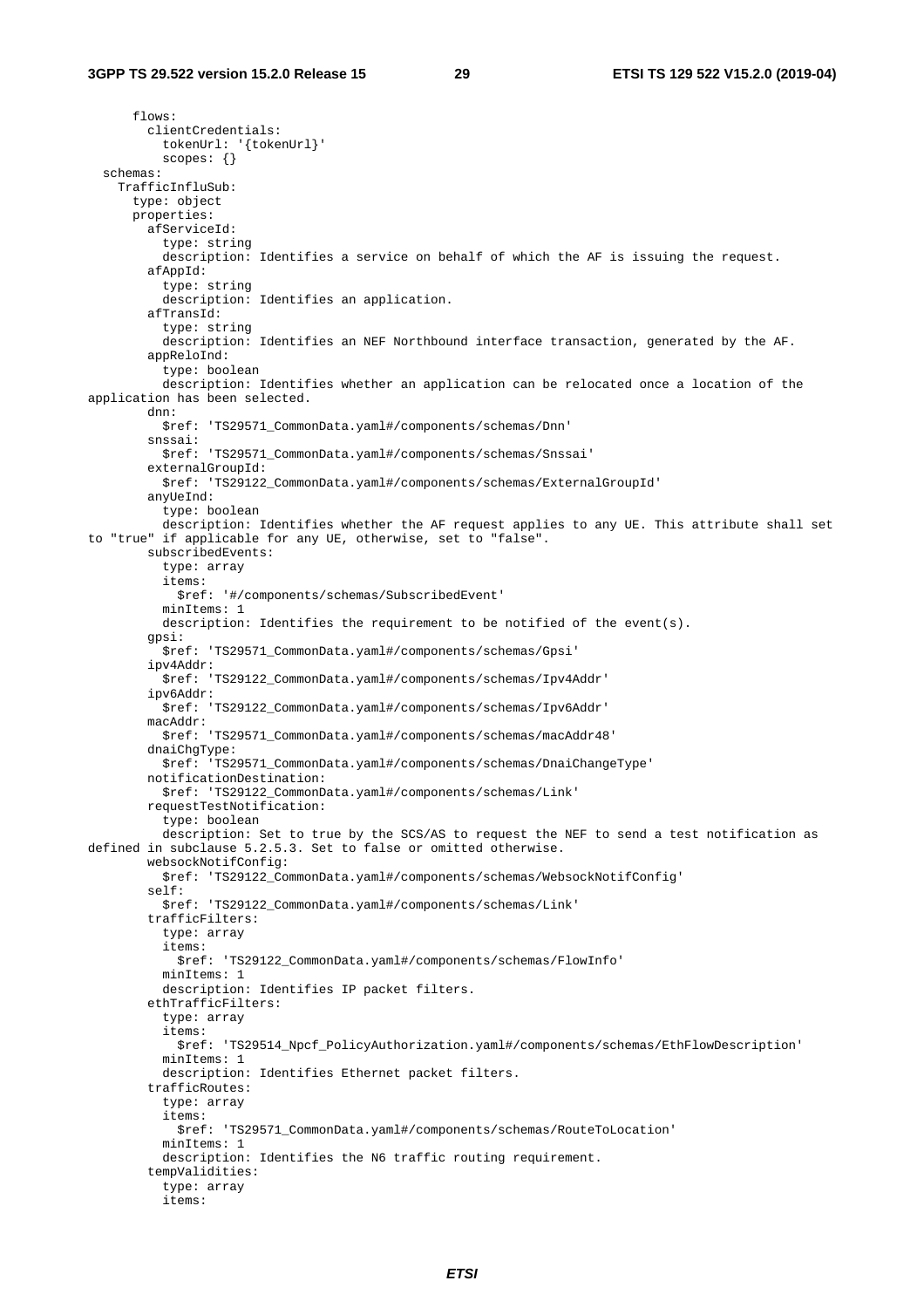```
 $ref: 'TS29514_Npcf_PolicyAuthorization.yaml#/components/schemas/TemporalValidity' 
         validGeoZoneIds: 
           type: array 
           items: 
             type: string 
           minItems: 1 
           description: Identifies a geographic zone that the AF request applies only to the traffic 
of UE(s) located in this specific zone. 
         suppFeat: 
           $ref: 'TS29571_CommonData.yaml#/components/schemas/SupportedFeatures' 
       allOf: 
          - oneOf: 
           - required: [afAppId] 
           - required: [trafficFilters] 
            - required: [ethTrafficFilters] 
          - oneOf: 
           - required: [ipv4Addr] 
           - required: [ipv6Addr] 
           - required: [macAddr] 
           - required: [gpsi] 
           - required: [externalGroupId] 
           - required: [anyUeInd] 
       anyOf: 
         - not: 
             required: [subscribedEvents] 
          - required: [notificationDestination] 
     TrafficInfluSubPatch: 
       type: object 
       properties: 
         appReloInd: 
           type: boolean 
           description: Identifies whether an application can be relocated once a location of the 
application has been selected. 
           nullable: true 
         trafficFilters: 
           type: array 
            items: 
              $ref: 'TS29122_CommonData.yaml#/components/schemas/FlowInfo' 
           minItems: 1 
           description: Identifies IP packet filters. 
         ethTrafficFilters: 
           type: array 
           items: 
              $ref: 'TS29514_Npcf_PolicyAuthorization.yaml#/components/schemas/EthFlowDescription' 
           minItems: 1 
           description: Identifies Ethernet packet filters. 
         trafficRoutes: 
           type: array 
           items: 
              $ref: 'TS29571_CommonData.yaml#/components/schemas/RouteToLocation' 
           minItems: 1 
           description: Identifies the N6 traffic routing requirement. 
         tempValidities: 
           type: array 
           items: 
             $ref: 'TS29514_Npcf_PolicyAuthorization.yaml#/components/schemas/TemporalValidity' 
           minItems: 1 
           nullable: true 
         validGeoZoneIds: 
           type: array 
           items: 
             type: string 
           minItems: 1 
           description: Identifies a geographic zone that the AF request applies only to the traffic 
of UE(s) located in this specific zone. 
           nullable: true 
     EventNotification: 
       type: object 
       properties: 
         afTransId: 
           type: string 
           description: Identifies an NEF Northbound interface transaction, generated by the AF. 
         dnaiChgType: 
           $ref: 'TS29571_CommonData.yaml#/components/schemas/DnaiChangeType' 
         sourceTrafficRoute: 
           $ref: 'TS29571_CommonData.yaml#/components/schemas/RouteToLocation' 
         subscribedEvent: 
           $ref: '#/components/schemas/SubscribedEvent'
```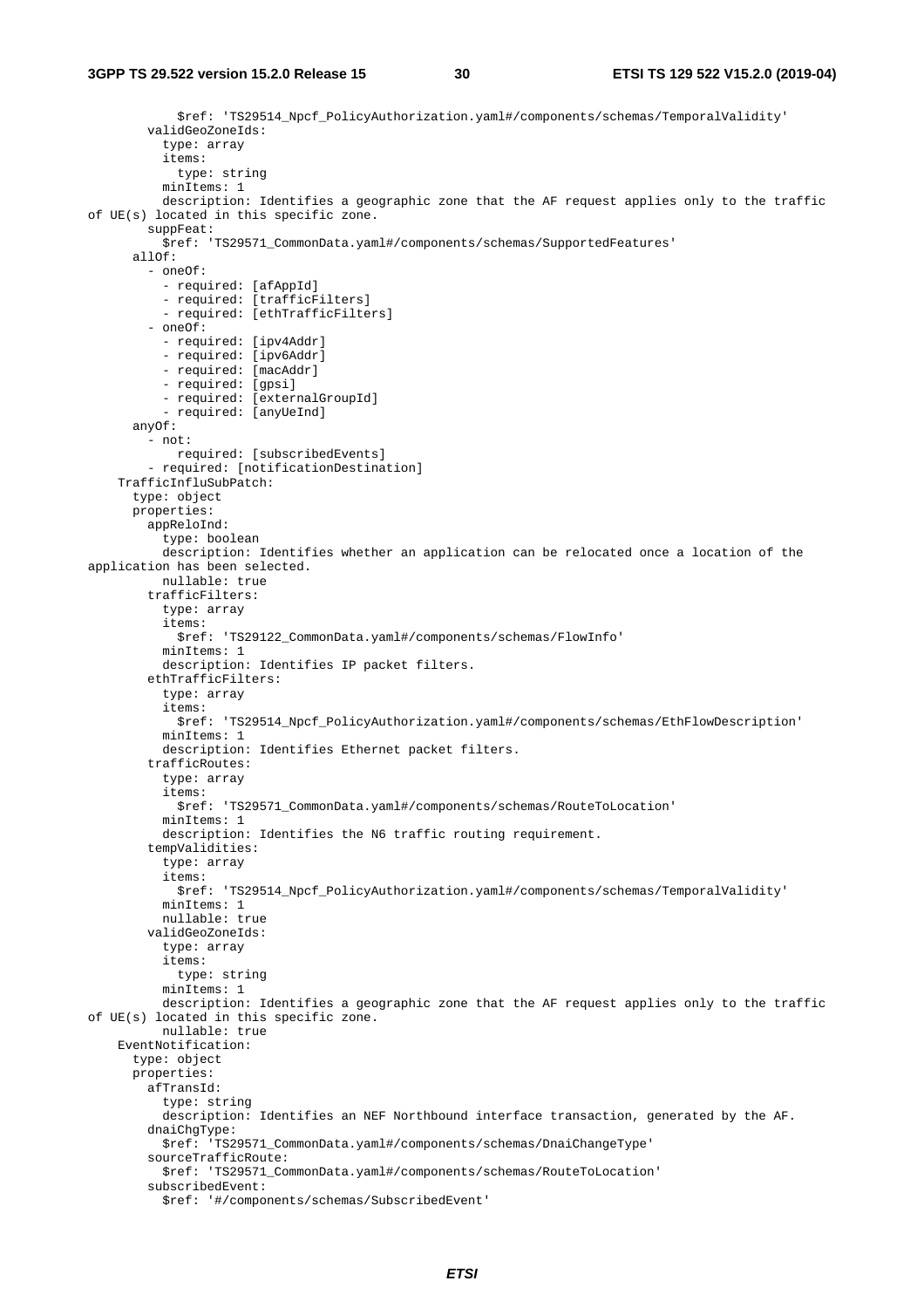targetTrafficRoute: \$ref: 'TS29571\_CommonData.yaml#/components/schemas/RouteToLoaction' gpsi: \$ref: 'TS29571\_CommonData.yaml#/components/schemas/Gpsi' srcUeIpv4Addr: \$ref: 'TS29122\_CommonData.yaml#/components/schemas/Ipv4Addr' srcUeIpv6Prefix: \$ref: 'TS29571\_CommonData.yaml#/components/schemas/Ipv6Prefix' tgtUeIpv4Addr: \$ref: 'TS29122\_CommonData.yaml#/components/schemas/Ipv4Addr' tgtUeIpv6Prefix: \$ref: 'TS29571\_CommonData.yaml#/components/schemas/Ipv6Prefix' ueMac: \$ref: 'TS29571\_CommonData.yaml#/components/schemas/MacAddr48' required: - dnaiChgType - subscribedEvent SubscribedEvent: anyOf: - type: string enum: - UP\_PATH\_CHANGE - type: string description: > Possible values are - CHANGE\_OF\_DNAI: The AF requests to be notified when the UP path changes for the PDU session.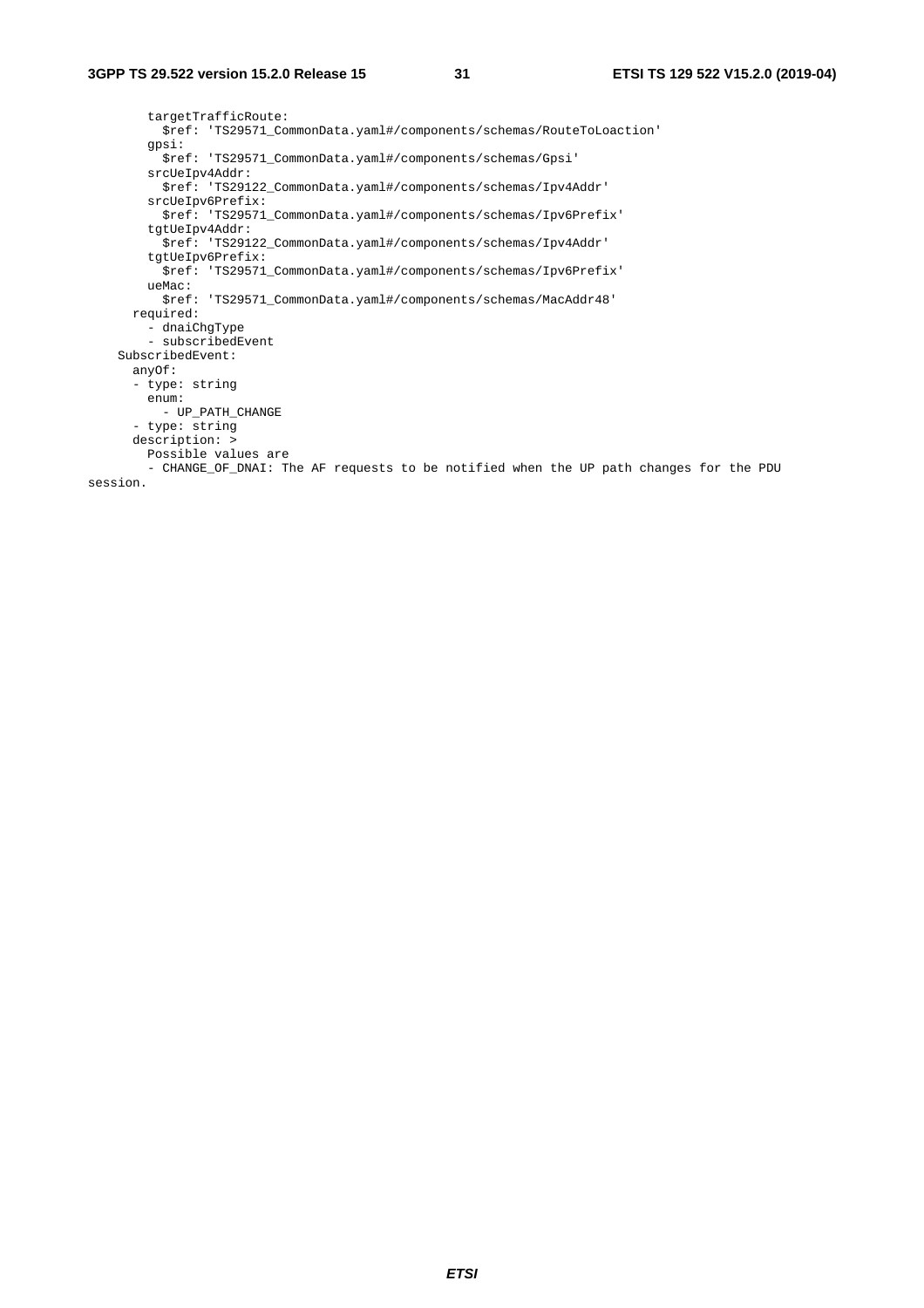Annex B (informative): Change history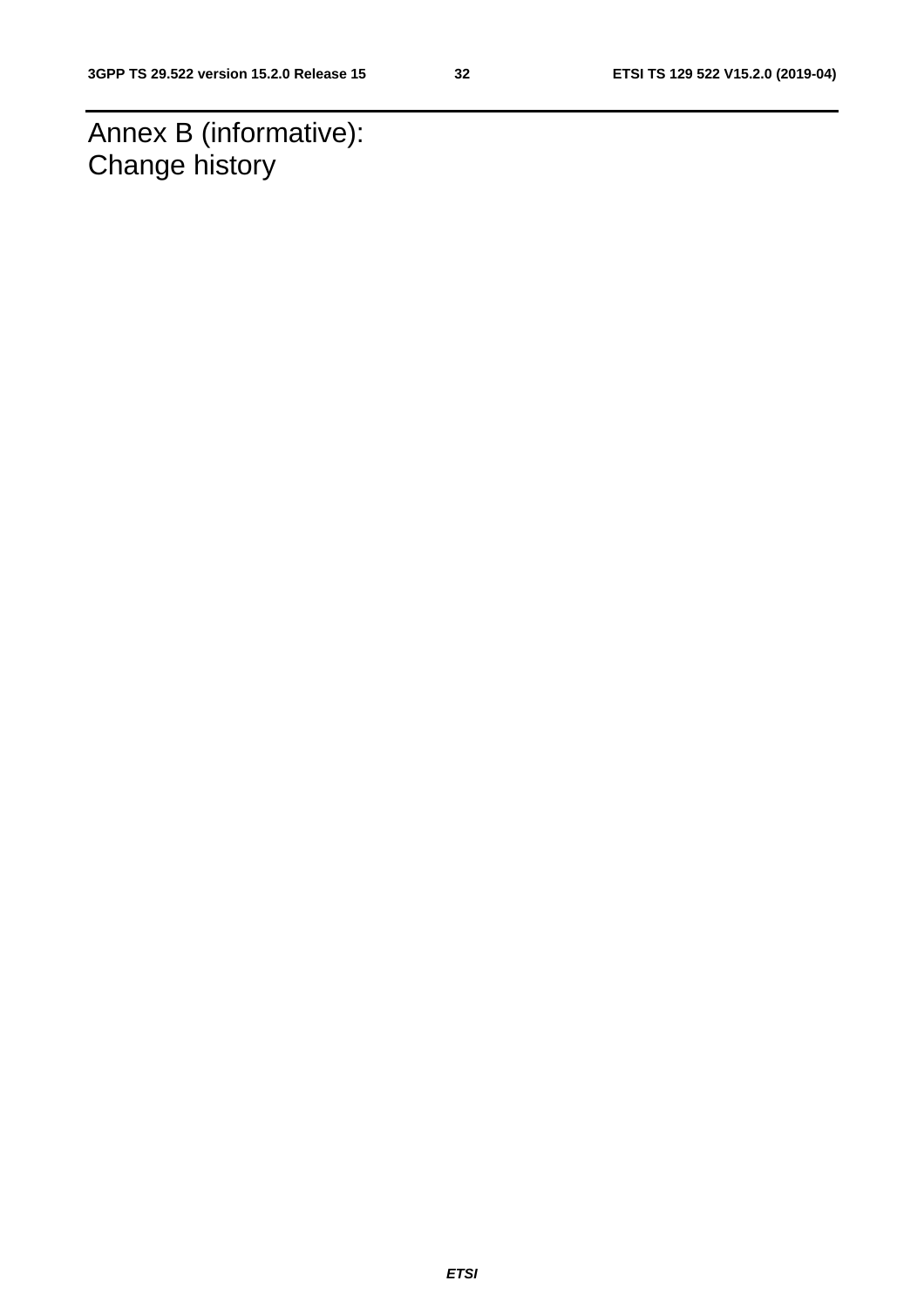|             |                |                              |           |                |                         | <b>Change history</b>                                                                                    |            |
|-------------|----------------|------------------------------|-----------|----------------|-------------------------|----------------------------------------------------------------------------------------------------------|------------|
| <b>Date</b> | <b>Meeting</b> | TDoc.                        | <b>CR</b> | Rev            | Cat                     | Subject/Comment                                                                                          | <b>New</b> |
| 2018-03     | CT3#95         |                              |           |                |                         | <b>TS Skeleton</b>                                                                                       | 0.0.0      |
| 2018-03     | CT3#95         |                              |           |                |                         | Inclusion of C3-181332 and TS skeleton of Network<br>Exposure Function Northbound APIs in C3-181362.     | 0.1.0      |
| 2018-04     | CT3#96         |                              |           |                |                         | Inclusion of C3-182407, C3-182408, C3-182504, C3-<br>182418, C3-182505, C3-182443, C3-182421, C3-182422, | 0.2.0      |
|             |                |                              |           |                |                         | C3-182501 and editorial changes from Rapporteur.                                                         |            |
| 2018-05     | CT3#97         |                              |           |                |                         | Inclusion of C3-183187, C3-183773, C3-183774, C3-<br>183553, C3-183826, C3-183329, C3-183776, C3-183827, | 0.3.0      |
|             |                |                              |           |                |                         | C3-183778, C3-183605 and editorial changes from<br>Rapporteur.                                           |            |
| 2018-06     | CT#80          |                              |           |                |                         | TS sent to plenary for approval                                                                          | 1.0.0      |
| 2018-06     | CT#80          |                              |           |                |                         | TS approved by plenary                                                                                   | 15.0.0     |
| 2018-09     | CT#81          | CP-182015 0001               |           | $\mathbf{1}$   | $\overline{F}$          | DNAI change notification type                                                                            | 15.1.0     |
| 2018-09     | CT#81          | CP-182015 0002               |           |                | $\mathsf F$             | Corrections on NEF Northbound interface                                                                  | 15.1.0     |
| 2018-09     | CT#81          | CP-182015 0003               |           | $\mathbf{1}$   | $\overline{\mathsf{F}}$ | TrafficInfluence API OpenAPI schema                                                                      | 15.1.0     |
| 2018-09     | CT#81          | CP-182015 0004               |           | $\mathbf{1}$   | $\overline{F}$          | AF influence traffic routing cleanup                                                                     | 15.1.0     |
| 2018-09     | CT#81          | CP-182031 0005               |           | $\mathbf{1}$   | $\overline{F}$          | Definition of Changing the Chargeable Party procedures<br>and API                                        | 15.1.0     |
| 2018-09     | CT#81          | CP-182031 0006               |           | 1              | F                       | Definition of setting up an AS session with required QoS<br>procedure and API                            | 15.1.0     |
| 2018-09     | CT#81          | CP-182015 0007               |           | $\overline{2}$ | F                       | Resource structure update                                                                                | 15.1.0     |
| 2018-09     | CT#81          | CP-182015 0008               |           |                | F                       | Procedures for monitoring - Reference                                                                    | 15.1.0     |
| 2018-09     | CT#81          | CP-182015 0009               |           |                | F                       | Ethernet packet filter for AF traffic influence API                                                      | 15.1.0     |
| 2018-09     | CT#81          | CP-182015 0010               |           | 3              | F                       | Removable attribute definition for AF traffic influence                                                  | 15.1.0     |
| 2018-09     | CT#81          | CP-182015 0011               |           |                | $\overline{F}$          | Supported feature for AF traffic influence                                                               | 15.1.0     |
| 2018-09     | CT#81          | CP-182015 0012               |           |                | F                       | Version numbering change                                                                                 | 15.1.0     |
| 2018-09     | CT#81          | CP-182015 0013               |           |                | $\overline{F}$          | Removal of externaldocs field                                                                            | 15.1.0     |
| 2018-09     | CT#81          | CP-182035 0014 1             |           |                | F                       | PFD Management Service Operation                                                                         | 15.1.0     |
| 2018-10     |                | CT3#98Bis C3-186485 0015     |           | $\overline{2}$ | $\mathsf F$             | ExternalDocs field                                                                                       | 15.2.0     |
| 2018-10     |                | CT3#98Bis C3-186201 0019     |           |                | F                       | Default value for apiRoot                                                                                | 15.2.0     |
| 2018-10     |                | CT3#98Bis   C3-186478   0021 |           | $\overline{4}$ | F                       | Correct traffic route and Ethernet flow data type                                                        | 15.2.0     |
| 2018-10     | CT3#98Bis      | C3-186423 0022               |           | 1              | F                       | Event correction for AF influence traffic routing                                                        | 15.2.0     |
| 2018-12     | CT3#99         | C3-187462 0024               |           | $\mathbf{1}$   | $\mathsf F$             | Supporting Ethernet UE in Chargeable Party and AF<br>session with QoS                                    | 15.2.0     |
| 2018-12     | CT3#99         | C3-187519 0025               |           | $\mathbf{1}$   | F                       | Add AF application ID for traffic influence                                                              | 15.2.0     |
| 2018-12     | CT3#99         | C3-187619 0026               |           | $\mathbf{1}$   | $\mathsf F$             | Add BSF interaction for Chargeable Party and Required<br>QoS                                             | 15.2.0     |
| 2018-12     | CT3#99         | C3-187706 0028               |           | $\overline{c}$ | F                       | Security field                                                                                           | 15.2.0     |
| 2018-12     | CT3#99         | C3-187621 0029               |           | $\mathbf{1}$   | F                       | Corrections on subscribed event                                                                          | 15.2.0     |
| 2018-12     | CT3#99         | C3-187622 0030               |           | $\mathbf{1}$   | F                       | Status code update for TrafficInfluence API                                                              | 15.2.0     |
| 2018-12     | CT3#99         | C3-187729 0031               |           | $\mathbf{3}$   | $\mathsf F$             | UE information during notification                                                                       | 15.2.0     |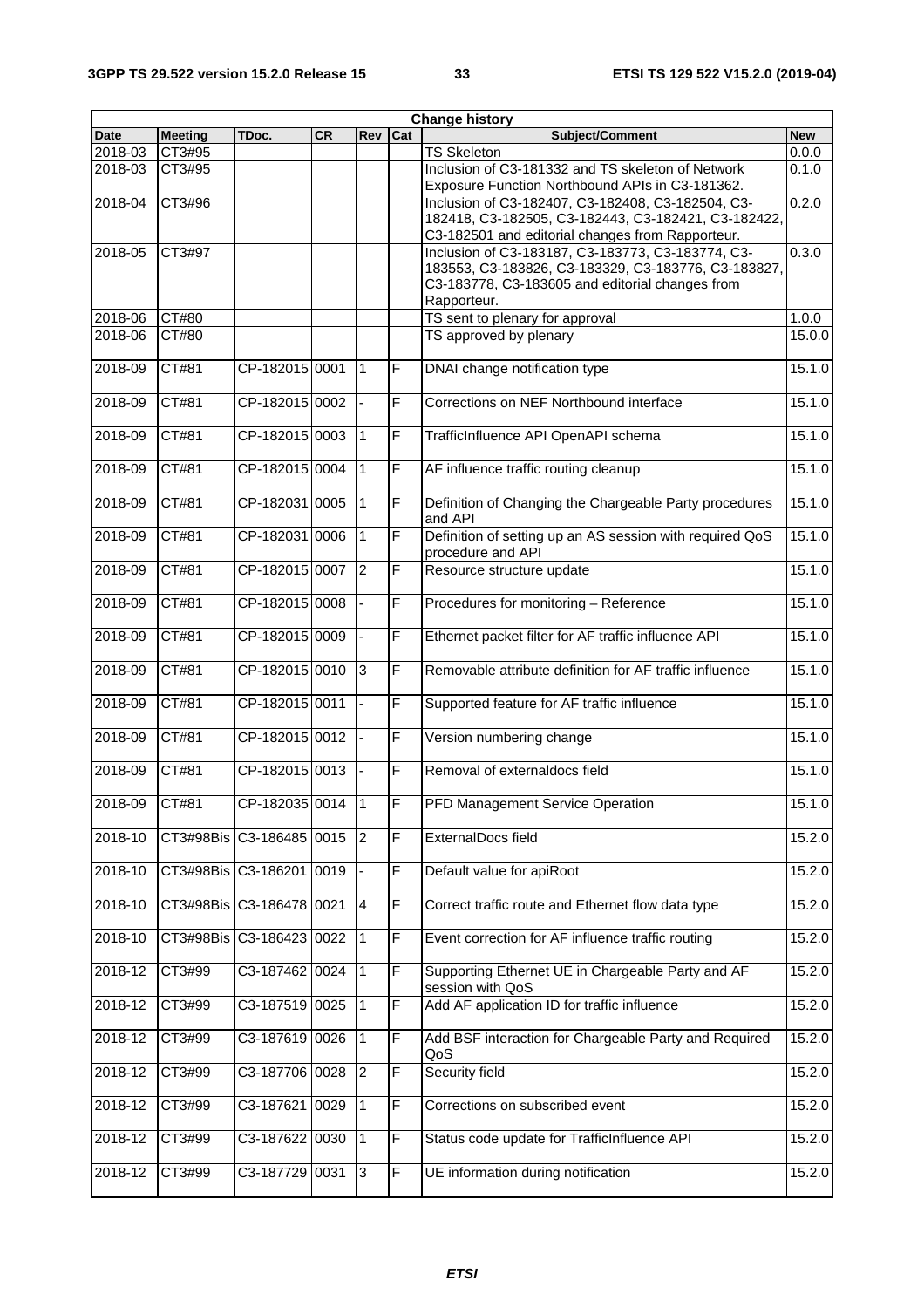| 2018-12 | CT3#99 | C3-187623 0017              | 12             | IF  | Error status codes for HTTP response                    | 15.2.0 |
|---------|--------|-----------------------------|----------------|-----|---------------------------------------------------------|--------|
| 2018-12 | CT3#99 | C3-187624 0016              | 3              | IF  | Support of 5G location requirement                      | 15.2.0 |
| 2018-12 | CT3#99 | C3-187294 0023              | $\overline{2}$ | IF. | Correction to the AF influence traffic steering control | 15.2.0 |
| 2018-12 | CT3#99 | C3-18730010032              |                | F   | Location header                                         | 15.2.0 |
| 2018-12 | CT3#99 | C <sub>3</sub> -187625 0033 |                | IF  | <b>API Version Update</b>                               | 15.2.0 |
| 2018-12 | CT3#99 | C3-187626 0034              |                | IF  | Support of 5G SUPI-PEI association                      | 15.2.0 |
| 2018-12 | CT3#99 | C3-187644 0035              |                | F   | Clarification of default value for boolean data type    | 15.2.0 |
| 2018-12 | CT3#99 | C3-187668 0027              | $\overline{2}$ | IF. | Security adaptation for Nnef northbound APIs with CAPIF | 15.2.0 |